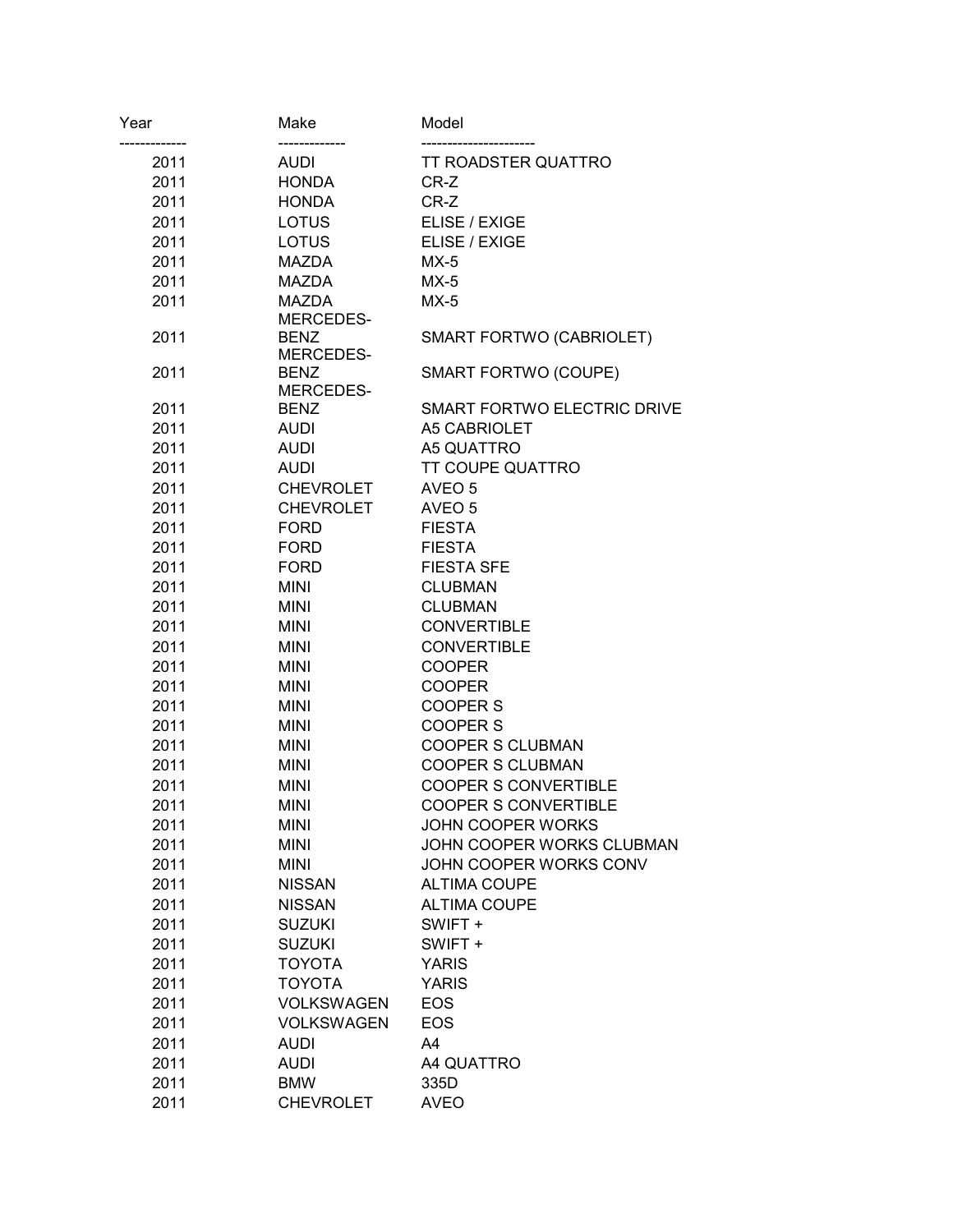| 2011 | <b>CHEVROLET</b>  | <b>AVEO</b>                               |
|------|-------------------|-------------------------------------------|
| 2011 | <b>CHEVROLET</b>  | <b>CRUZE</b>                              |
| 2011 | <b>CHEVROLET</b>  | <b>CRUZE</b>                              |
| 2011 | <b>CHEVROLET</b>  | <b>CRUZE ECO</b>                          |
| 2011 | <b>CHEVROLET</b>  | <b>CRUZE ECO</b>                          |
| 2011 | <b>CHEVROLET</b>  | <b>VOLT</b>                               |
| 2011 | <b>CHEVROLET</b>  | <b>VOLT</b>                               |
| 2011 | <b>FORD</b>       | <b>FOCUS</b>                              |
| 2011 | <b>FORD</b>       | <b>FOCUS</b>                              |
| 2011 | <b>HONDA</b>      | <b>CIVIC</b>                              |
| 2011 | <b>HONDA</b>      | <b>CIVIC</b>                              |
| 2011 | <b>HONDA</b>      | <b>CIVIC</b>                              |
| 2011 | <b>HONDA</b>      | <b>CIVIC GX</b>                           |
| 2011 | <b>HONDA</b>      | <b>CIVIC HYBRID</b>                       |
| 2011 | <b>HONDA</b>      | <b>INSIGHT</b>                            |
| 2011 | <b>HYUNDAI</b>    | <b>ACCENT</b>                             |
| 2011 | <b>HYUNDAI</b>    | <b>ACCENT</b>                             |
| 2011 | <b>HYUNDAI</b>    | <b>ACCENT BLUE</b>                        |
| 2011 | <b>KIA</b>        | <b>FORTE</b>                              |
| 2011 | <b>KIA</b>        | <b>FORTE</b>                              |
| 2011 | <b>KIA</b>        | <b>FORTE</b>                              |
| 2011 | <b>KIA</b>        | <b>FORTE</b>                              |
| 2011 | <b>KIA</b>        | FORTE ECO                                 |
| 2011 | <b>KIA</b>        | <b>FORTE KOUP</b>                         |
| 2011 | <b>KIA</b>        | <b>FORTE KOUP</b>                         |
| 2011 | <b>KIA</b>        | <b>FORTE KOUP</b>                         |
| 2011 | <b>KIA</b>        | <b>FORTE KOUP</b>                         |
| 2011 | <b>KIA</b>        | <b>RIO</b>                                |
| 2011 | <b>KIA</b>        | <b>RIO</b>                                |
| 2011 | <b>LEXUS</b>      | <b>HS 250H</b>                            |
| 2011 | <b>MAZDA</b>      | 2                                         |
| 2011 | <b>MAZDA</b>      | $\overline{2}$                            |
| 2011 | MAZDA             | 3                                         |
| 2011 | <b>MAZDA</b>      | 3                                         |
| 2011 | <b>MAZDA</b>      | 3                                         |
| 2011 | <b>MINI</b>       | <b>COOPER COUNTRYMAN</b>                  |
| 2011 | <b>MINI</b>       | <b>COOPER COUNTRYMAN</b>                  |
| 2011 | <b>MINI</b>       | <b>COOPER S COUNTRYMAN</b>                |
| 2011 | <b>MINI</b>       | <b>COOPER S COUNTRYMAN</b>                |
|      | <b>MINI</b>       |                                           |
| 2011 |                   | COOPER S COUNTRYMAN ALL4                  |
| 2011 | <b>MINI</b>       | COOPER S COUNTRYMAN ALL4<br><b>LANCER</b> |
| 2011 | <b>MITSUBISHI</b> |                                           |
| 2011 | <b>MITSUBISHI</b> | <b>LANCER</b>                             |
| 2011 | <b>MITSUBISHI</b> | <b>LANCER</b>                             |
| 2011 | <b>MITSUBISHI</b> | <b>LANCER</b>                             |
| 2011 | SAAB              | 9-3 SPORT SEDAN                           |
| 2011 | <b>SCION</b>      | tC                                        |
| 2011 | <b>SCION</b>      | tC                                        |
| 2011 | <b>SUZUKI</b>     | <b>KIZASHI</b>                            |
| 2011 | <b>SUZUKI</b>     | <b>KIZASHI</b>                            |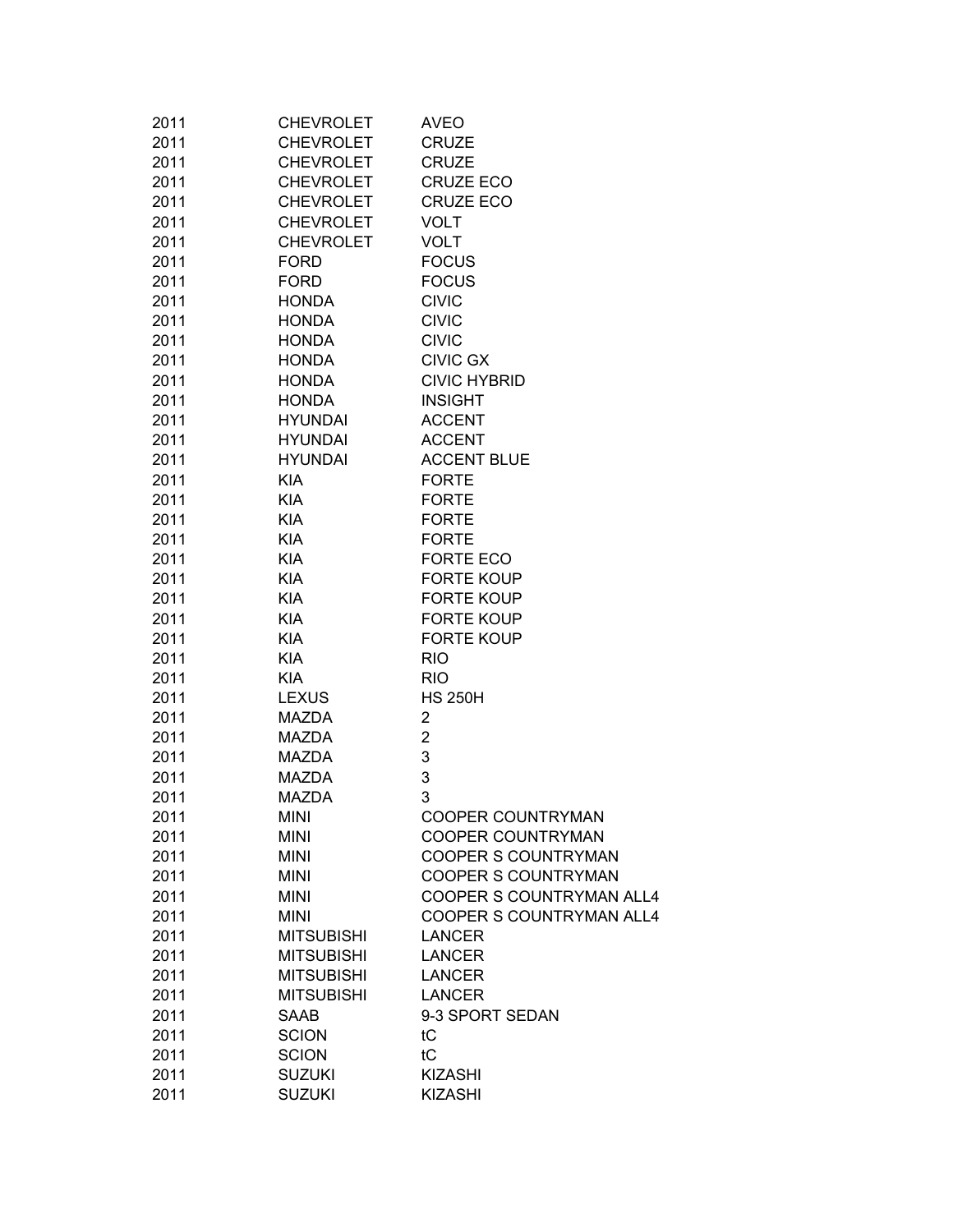| 2011 | <b>SUZUKI</b>     | <b>KIZASHI S</b>                |
|------|-------------------|---------------------------------|
| 2011 | <b>SUZUKI</b>     | <b>KIZASHI S</b>                |
| 2011 | <b>SUZUKI</b>     | <b>KIZASHI S</b>                |
| 2011 | <b>SUZUKI</b>     | SX4 SEDAN                       |
| 2011 | <b>SUZUKI</b>     | SX4 SEDAN                       |
| 2011 | <b>SUZUKI</b>     | SX4 SPORT / ANNIVERSARY EDITION |
| 2011 | <b>SUZUKI</b>     | SX4 SPORT / ANNIVERSARY EDITION |
| 2011 | <b>TOYOTA</b>     | <b>COROLLA</b>                  |
| 2011 | <b>TOYOTA</b>     | <b>COROLLA</b>                  |
| 2011 | <b>TOYOTA</b>     | <b>COROLLA</b>                  |
| 2011 | <b>TOYOTA</b>     | <b>COROLLA</b>                  |
| 2011 | <b>VOLKSWAGEN</b> | CC                              |
| 2011 | <b>VOLKSWAGEN</b> | CC                              |
| 2011 | <b>VOLKSWAGEN</b> | <b>GOLF</b>                     |
| 2011 | <b>VOLKSWAGEN</b> | <b>GOLF</b>                     |
| 2011 | <b>VOLKSWAGEN</b> | <b>GOLF</b>                     |
| 2011 | <b>VOLKSWAGEN</b> | <b>GOLF</b>                     |
| 2011 | <b>VOLKSWAGEN</b> | GTI                             |
| 2011 | <b>VOLKSWAGEN</b> | GTI                             |
| 2011 | <b>VOLKSWAGEN</b> | <b>JETTA</b>                    |
| 2011 | <b>VOLKSWAGEN</b> | <b>JETTA</b>                    |
| 2011 | <b>VOLKSWAGEN</b> | <b>JETTA</b>                    |
| 2011 | <b>VOLKSWAGEN</b> | <b>JETTA</b>                    |
| 2011 | <b>VOLKSWAGEN</b> | <b>JETTA</b>                    |
| 2011 | <b>VOLKSWAGEN</b> | <b>JETTA</b>                    |
| 2011 | <b>VOLVO</b>      | C30                             |
| 2011 | <b>VOLVO</b>      | C30                             |
| 2011 | <b>VOLVO</b>      | S40                             |
| 2011 | <b>AUDI</b>       | A <sub>3</sub>                  |
| 2011 | <b>AUDI</b>       | A <sub>3</sub>                  |
| 2011 | <b>CHEVROLET</b>  | <b>HHR</b>                      |
| 2011 | <b>CHEVROLET</b>  | <b>HHR</b>                      |
| 2011 | <b>CHEVROLET</b>  | <b>HHR</b>                      |
| 2011 | <b>CHEVROLET</b>  | <b>HHR</b>                      |
| 2011 | <b>CHEVROLET</b>  | <b>HHR PANEL</b>                |
| 2011 | <b>CHEVROLET</b>  | <b>HHR PANEL</b>                |
| 2011 | <b>CHEVROLET</b>  | <b>HHR PANEL</b>                |
| 2011 | <b>CHEVROLET</b>  | <b>HHR PANEL</b>                |
| 2011 | <b>DODGE</b>      | <b>CALIBER</b>                  |
| 2011 | <b>DODGE</b>      | <b>CALIBER</b>                  |
| 2011 | <b>DODGE</b>      | <b>CALIBER</b>                  |
| 2011 | <b>HYUNDAI</b>    | <b>ELANTRA TOURING</b>          |
| 2011 | <b>HYUNDAI</b>    | <b>ELANTRA TOURING</b>          |
| 2011 | <b>KIA</b>        | SOUL                            |
| 2011 | <b>KIA</b>        | SOUL                            |
| 2011 | <b>KIA</b>        |                                 |
|      | <b>KIA</b>        | SOUL                            |
| 2011 |                   | SOUL                            |
| 2011 | <b>MITSUBISHI</b> | <b>LANCER SPORTBACK</b>         |
| 2011 | <b>MITSUBISHI</b> | <b>LANCER SPORTBACK</b>         |
| 2011 | <b>MITSUBISHI</b> | <b>LANCER SPORTBACK</b>         |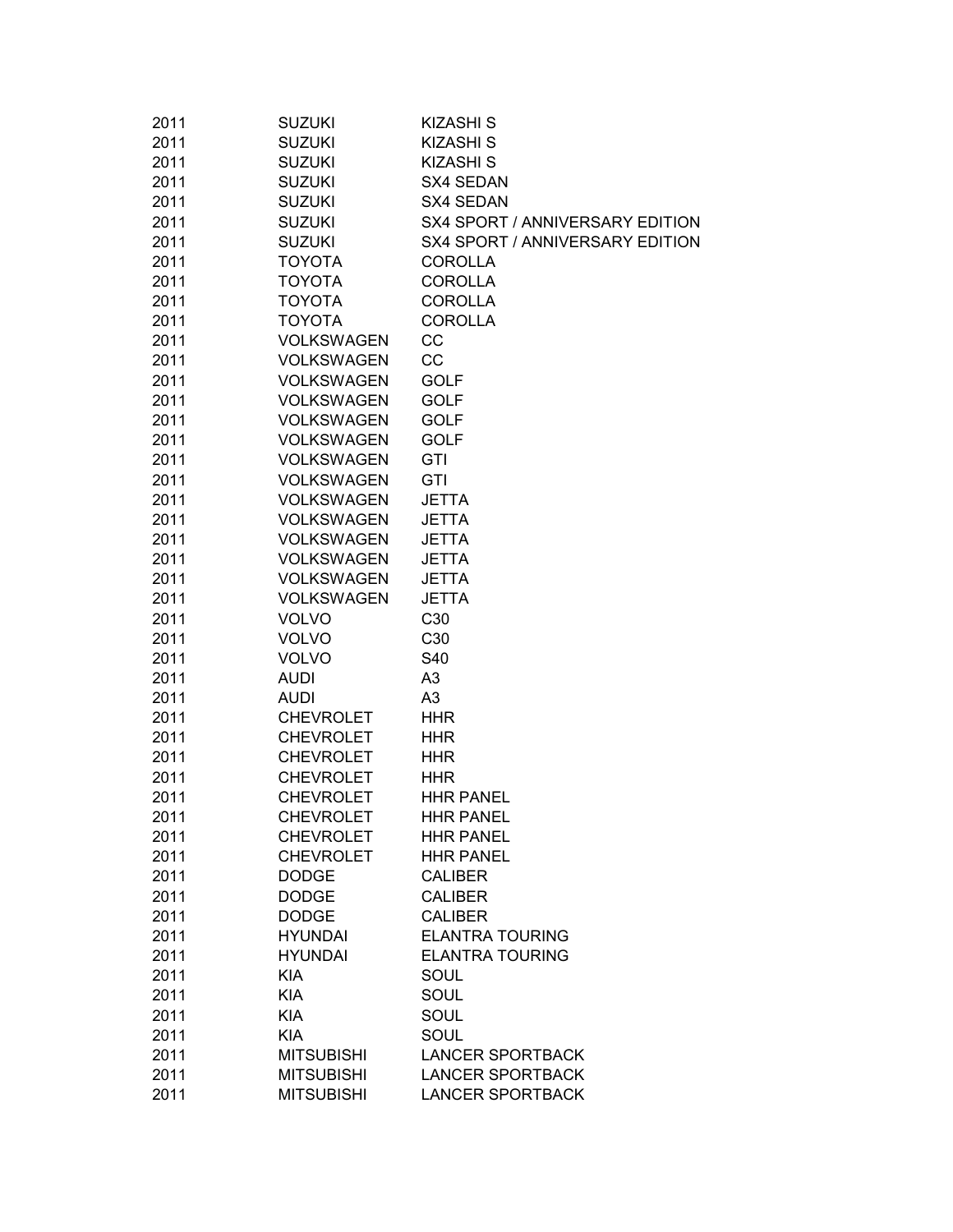| 2011         | <b>MITSUBISHI</b>              | <b>LANCER SPORTBACK</b>                   |
|--------------|--------------------------------|-------------------------------------------|
| 2011         | <b>NISSAN</b>                  | <b>CUBE</b>                               |
| 2011         | <b>NISSAN</b>                  | <b>CUBE</b>                               |
| 2011         | <b>NISSAN</b>                  | <b>JUKE</b>                               |
| 2011         | <b>NISSAN</b>                  | <b>JUKE</b>                               |
| 2011         | <b>NISSAN</b>                  | <b>JUKE</b>                               |
| 2011         | SAAB                           | 9-3 SPORTCOMBI                            |
| 2011         | <b>SCION</b>                   | хD                                        |
| 2011         | <b>SCION</b>                   | хD                                        |
| 2011         | <b>SUZUKI</b>                  | SX4                                       |
| 2011         | <b>SUZUKI</b>                  | SX4                                       |
| 2011         | <b>SUZUKI</b>                  | SX4                                       |
| 2011         | <b>SUZUKI</b>                  | SX4                                       |
| 2011         | <b>TOYOTA</b>                  | <b>COROLLA MATRIX</b>                     |
| 2011         | <b>TOYOTA</b>                  | <b>COROLLA MATRIX</b>                     |
| 2011         | <b>TOYOTA</b>                  | <b>COROLLA MATRIX</b>                     |
| 2011         | <b>VOLKSWAGEN</b>              | <b>JETTA SPORTWAGEN</b>                   |
| 2011         | <b>VOLKSWAGEN</b>              | <b>JETTA SPORTWAGEN</b>                   |
| 2011         | <b>VOLKSWAGEN</b>              | <b>JETTA SPORTWAGEN</b>                   |
| 2011         | <b>VOLKSWAGEN</b>              | <b>JETTA SPORTWAGEN</b>                   |
| 2011         | <b>VOLVO</b>                   | V <sub>50</sub>                           |
| 2011         | <b>BMW</b>                     | 528i                                      |
| 2011         | <b>CHEVROLET</b>               | <b>MALIBU</b>                             |
| 2011         | <b>CHEVROLET</b>               | <b>MALIBU</b>                             |
| 2011         | <b>CHRYSLER</b>                | 200                                       |
| 2011         | <b>CHRYSLER</b>                | 200                                       |
| 2011         | <b>DODGE</b>                   | <b>AVENGER</b>                            |
| 2011         | <b>DODGE</b>                   | <b>AVENGER</b>                            |
| 2011         | <b>FORD</b>                    | <b>FUSION</b>                             |
| 2011         | <b>FORD</b>                    | <b>FUSION</b>                             |
| 2011         | <b>FORD</b>                    | <b>FUSION</b>                             |
| 2011         | <b>FORD</b>                    | <b>FUSION HYBRID FWD</b>                  |
| 2011         | <b>FORD</b>                    | <b>FUSION S</b>                           |
| 2011         | <b>HONDA</b>                   | <b>ACCORD 2DR COUPE</b>                   |
| 2011         | <b>HONDA</b>                   | <b>ACCORD 2DR COUPE</b>                   |
| 2011         | <b>HONDA</b>                   | <b>ACCORD 4DR SEDAN</b>                   |
|              |                                |                                           |
| 2011<br>2011 | <b>HONDA</b><br><b>HYUNDAI</b> | <b>ACCORD 4DR SEDAN</b><br><b>ELANTRA</b> |
|              |                                |                                           |
| 2011         | <b>HYUNDAI</b>                 | <b>ELANTRA</b>                            |
| 2011         | <b>KIA</b>                     | <b>OPTIMA</b>                             |
| 2011         | <b>KIA</b>                     | <b>OPTIMA</b>                             |
| 2011         | <b>KIA</b>                     | <b>OPTIMA</b>                             |
| 2011         | <b>LINCOLN</b>                 | <b>MKZ HYBRID FWD</b>                     |
| 2011         | MAZDA                          | 6                                         |
| 2011         | MAZDA                          | 6                                         |
| 2011         | <b>MERCURY</b>                 | <b>MILAN</b>                              |
| 2011         | <b>MERCURY</b>                 | <b>MILAN</b>                              |
| 2011         | <b>MERCURY</b>                 | <b>MILAN HYBRID FWD</b>                   |
| 2011         | <b>MERCURY</b>                 | <b>MILAN S</b>                            |
| 2011         | <b>MITSUBISHI</b>              | <b>GALANT</b>                             |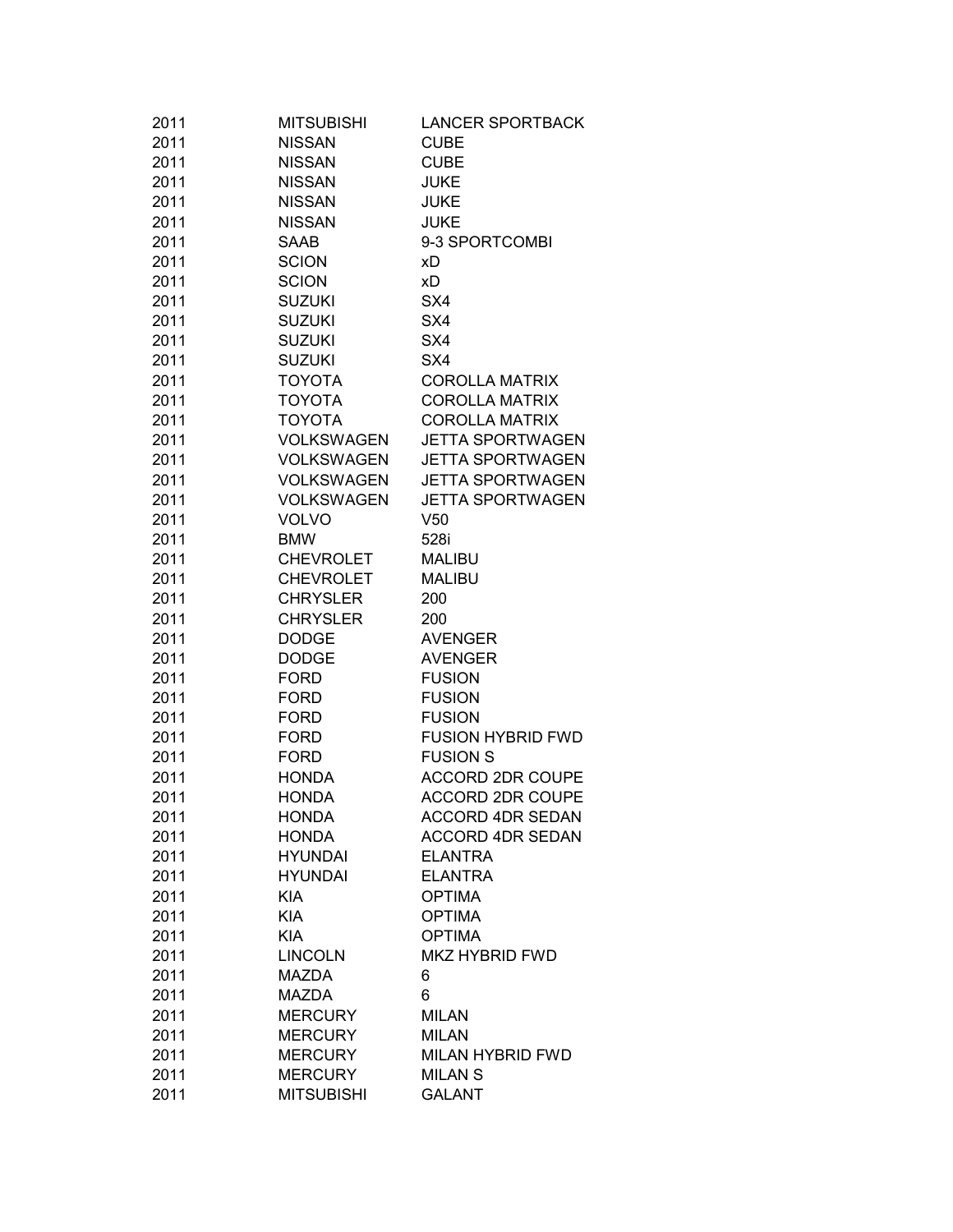| 2011 | <b>NISSAN</b>    | <b>ALTIMA</b>               |
|------|------------------|-----------------------------|
| 2011 | <b>NISSAN</b>    | <b>ALTIMA HYBRID</b>        |
| 2011 | <b>NISSAN</b>    | <b>LEAF</b>                 |
| 2011 | <b>NISSAN</b>    | <b>SENTRA</b>               |
| 2011 | <b>NISSAN</b>    | <b>SENTRA</b>               |
| 2011 | <b>NISSAN</b>    | <b>SENTRA</b>               |
| 2011 | <b>NISSAN</b>    | <b>VERSA</b>                |
| 2011 | <b>NISSAN</b>    | <b>VERSA</b>                |
| 2011 | <b>NISSAN</b>    | <b>VERSA</b>                |
| 2011 | <b>NISSAN</b>    | <b>VERSA</b>                |
| 2011 | <b>NISSAN</b>    | <b>VERSA</b>                |
| 2011 | SAAB             | 9-5 SEDAN                   |
| 2011 | <b>SUBARU</b>    | <b>LEGACY</b>               |
| 2011 | <b>TOYOTA</b>    | <b>CAMRY</b>                |
| 2011 | <b>TOYOTA</b>    | <b>CAMRY</b>                |
| 2011 | <b>TOYOTA</b>    | <b>CAMRY HYBRID</b>         |
| 2011 | <b>TOYOTA</b>    | <b>PRIUS</b>                |
| 2011 | <b>HYUNDAI</b>   | <b>SONATA</b>               |
| 2011 | <b>HYUNDAI</b>   | <b>SONATA</b>               |
| 2011 | <b>HYUNDAI</b>   | <b>SONATA</b>               |
| 2011 | <b>FORD</b>      | <b>ESCAPE</b>               |
| 2011 | <b>GMC</b>       | <b>TERRAIN</b>              |
| 2011 | <b>HYUNDAI</b>   | <b>TUCSON</b>               |
| 2011 | <b>HYUNDAI</b>   | <b>TUCSON</b>               |
| 2011 | <b>JEEP</b>      | <b>COMPASS</b>              |
| 2011 | <b>JEEP</b>      | <b>COMPASS</b>              |
| 2011 | <b>JEEP</b>      | <b>COMPASS</b>              |
| 2011 | <b>JEEP</b>      | <b>PATRIOT</b>              |
| 2011 | <b>JEEP</b>      | <b>PATRIOT</b>              |
| 2011 | <b>JEEP</b>      | <b>PATRIOT</b>              |
| 2011 | <b>KIA</b>       | <b>SPORTAGE</b>             |
| 2011 | <b>MAZDA</b>     | <b>TRIBUTE</b>              |
| 2011 | <b>TOYOTA</b>    | RAV4                        |
| 2011 | <b>CHEVROLET</b> | <b>EQUINOX</b>              |
| 2010 | <b>CHEVROLET</b> | AVEO <sub>5</sub>           |
| 2010 | <b>CHEVROLET</b> | AVEO <sub>5</sub>           |
| 2010 | <b>CHEVROLET</b> | <b>COBALT COUPE</b>         |
| 2010 | <b>CHEVROLET</b> | COBALT COUPE                |
| 2010 | <b>CHEVROLET</b> | <b>COBALT XFE COUPE</b>     |
|      | <b>MERCEDES-</b> |                             |
| 2010 | <b>BENZ</b>      | SMART FORTWO (CABRIOLET)    |
|      | MERCEDES-        |                             |
| 2010 | <b>BENZ</b>      | <b>SMART FORTWO (COUPE)</b> |
| 2010 | <b>MINI</b>      | <b>CLUBMAN</b>              |
| 2010 | <b>MINI</b>      | <b>CLUBMAN</b>              |
| 2010 | <b>MINI</b>      | <b>CLUBMAN S</b>            |
| 2010 | <b>MINI</b>      | <b>CLUBMAN S</b>            |
| 2010 | <b>MINI</b>      | <b>CONVERTIBLE</b>          |
| 2010 | <b>MINI</b>      | <b>CONVERTIBLE</b>          |
| 2010 | <b>MINI</b>      | <b>COOPER</b>               |
| 2010 | <b>MINI</b>      | <b>COOPER</b>               |
|      |                  |                             |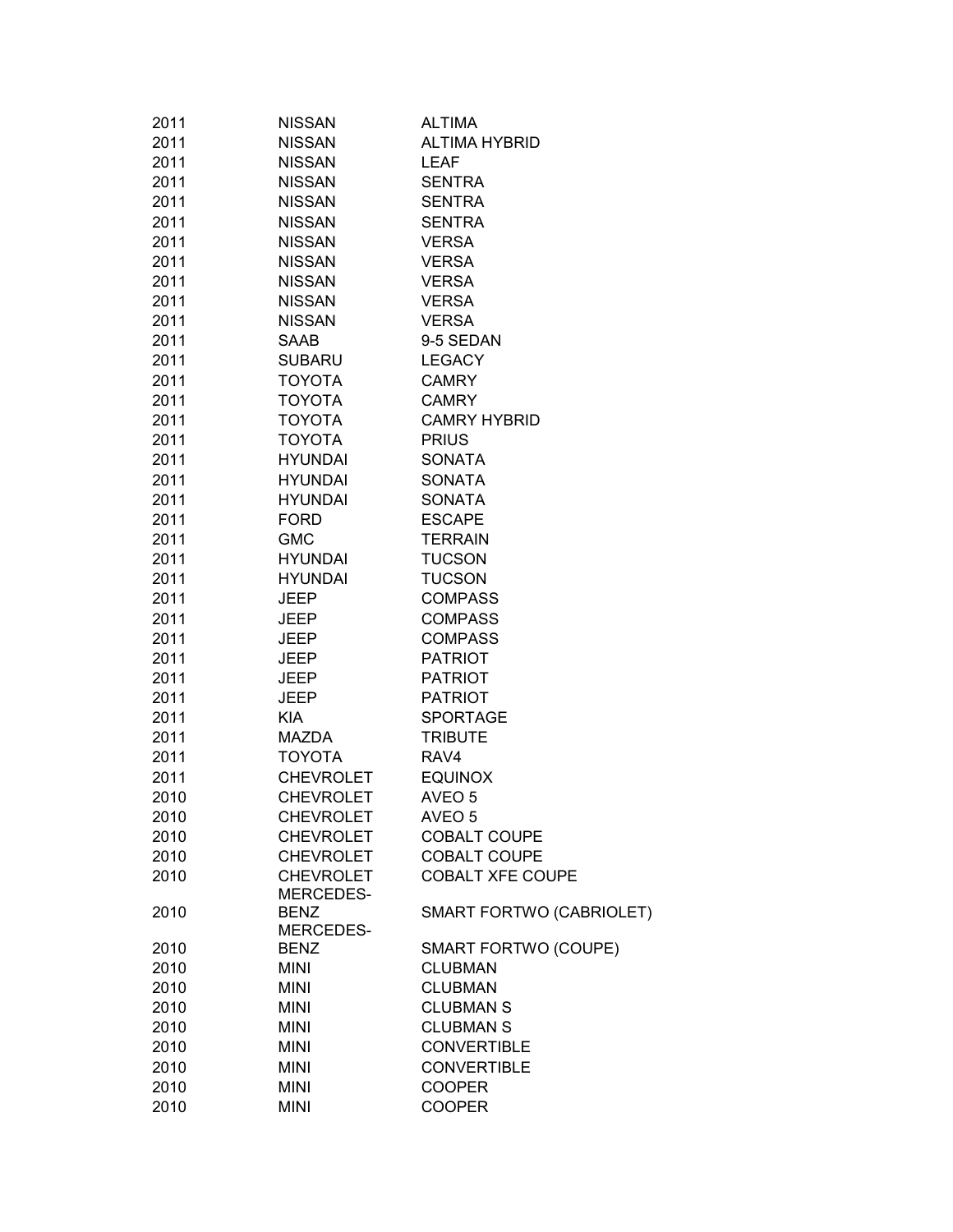| 2010         | <b>MINI</b>              | COOPER S                                       |
|--------------|--------------------------|------------------------------------------------|
| 2010         | <b>MINI</b>              | <b>COOPER S</b>                                |
| 2010         | <b>MINI</b>              | <b>COOPER S CONVERTIBLE</b>                    |
| 2010         | <b>MINI</b>              | <b>COOPER S CONVERTIBLE</b>                    |
| 2010         | <b>MINI</b>              | JOHN COOPER WORKS                              |
| 2010         | <b>MINI</b>              | JOHN COOPER WORKS CLUBMAN<br>JOHN COOPER WORKS |
| 2010         | <b>MINI</b>              | <b>CONVERTIBLE</b>                             |
| 2010         | <b>PONTIAC</b>           | G5                                             |
| 2010         | <b>PONTIAC</b>           | G <sub>5</sub>                                 |
| 2010         | <b>PONTIAC</b>           | G5 GT                                          |
| 2010         | <b>PONTIAC</b>           | G5 GT                                          |
| 2010         | <b>PONTIAC</b>           | G5 XFE                                         |
| 2010         | <b>SUZUKI</b>            | SWIFT +                                        |
| 2010         | <b>SUZUKI</b>            | SWIFT +                                        |
| 2010         | <b>TOYOTA</b>            | <b>YARIS</b>                                   |
| 2010         | <b>TOYOTA</b>            | <b>YARIS</b>                                   |
| 2010         | <b>CHEVROLET</b>         | <b>AVEO</b>                                    |
| 2010         | <b>CHEVROLET</b>         | <b>AVEO</b>                                    |
| 2010         | <b>CHEVROLET</b>         | <b>COBALT SEDAN</b>                            |
| 2010         | <b>CHEVROLET</b>         | <b>COBALT SEDAN</b>                            |
| 2010         | <b>CHEVROLET</b>         | <b>COBALT XFE SEDAN</b>                        |
| 2010         | <b>FORD</b>              | <b>FOCUS</b>                                   |
| 2010         | <b>FORD</b>              | <b>FOCUS</b>                                   |
| 2010         | <b>HONDA</b>             | <b>CIVIC</b>                                   |
| 2010         | <b>HONDA</b>             | <b>CIVIC</b>                                   |
| 2010         | <b>HONDA</b>             | <b>CIVIC GX</b>                                |
| 2010         | <b>HONDA</b>             | <b>CIVIC HYBRID</b>                            |
| 2010         | <b>HONDA</b>             | <b>INSIGHT</b>                                 |
| 2010         | <b>HYUNDAI</b>           | <b>ACCENT</b>                                  |
| 2010         | <b>HYUNDAI</b>           | <b>ACCENT</b>                                  |
| 2010         | <b>HYUNDAI</b>           | <b>ACCENT BLUE</b>                             |
| 2010         | <b>KIA</b>               | <b>FORTE</b>                                   |
| 2010         | <b>KIA</b>               | <b>FORTE</b>                                   |
| 2010         | <b>KIA</b>               | <b>FORTE</b>                                   |
| 2010         | KIA                      | <b>FORTE</b>                                   |
|              |                          |                                                |
| 2010<br>2010 | KIA                      | <b>FORTE</b>                                   |
|              | <b>KIA</b><br><b>KIA</b> | <b>RIO</b>                                     |
| 2010         |                          | <b>RIO</b><br><b>HS 250H</b>                   |
| 2010         | <b>LEXUS</b>             |                                                |
| 2010         | <b>MAZDA</b>             | 3                                              |
| 2010         | <b>MAZDA</b>             | 3                                              |
| 2010         | <b>PONTIAC</b>           | G3 (5 DOOR)                                    |
| 2010         | <b>PONTIAC</b>           | G3 (5 DOOR)                                    |
| 2010         | <b>PONTIAC</b>           | G <sub>6</sub>                                 |
| 2010         | <b>SUZUKI</b>            | SX4 SEDAN                                      |
| 2010         | <b>SUZUKI</b>            | <b>SX4 SEDAN</b>                               |
| 2010         | <b>SUZUKI</b>            | SX4 SPORT                                      |
| 2010         | <b>TOYOTA</b>            | <b>COROLLA</b>                                 |
| 2010         | <b>TOYOTA</b>            | <b>COROLLA</b>                                 |
| 2010         | <b>TOYOTA</b>            | <b>COROLLA</b>                                 |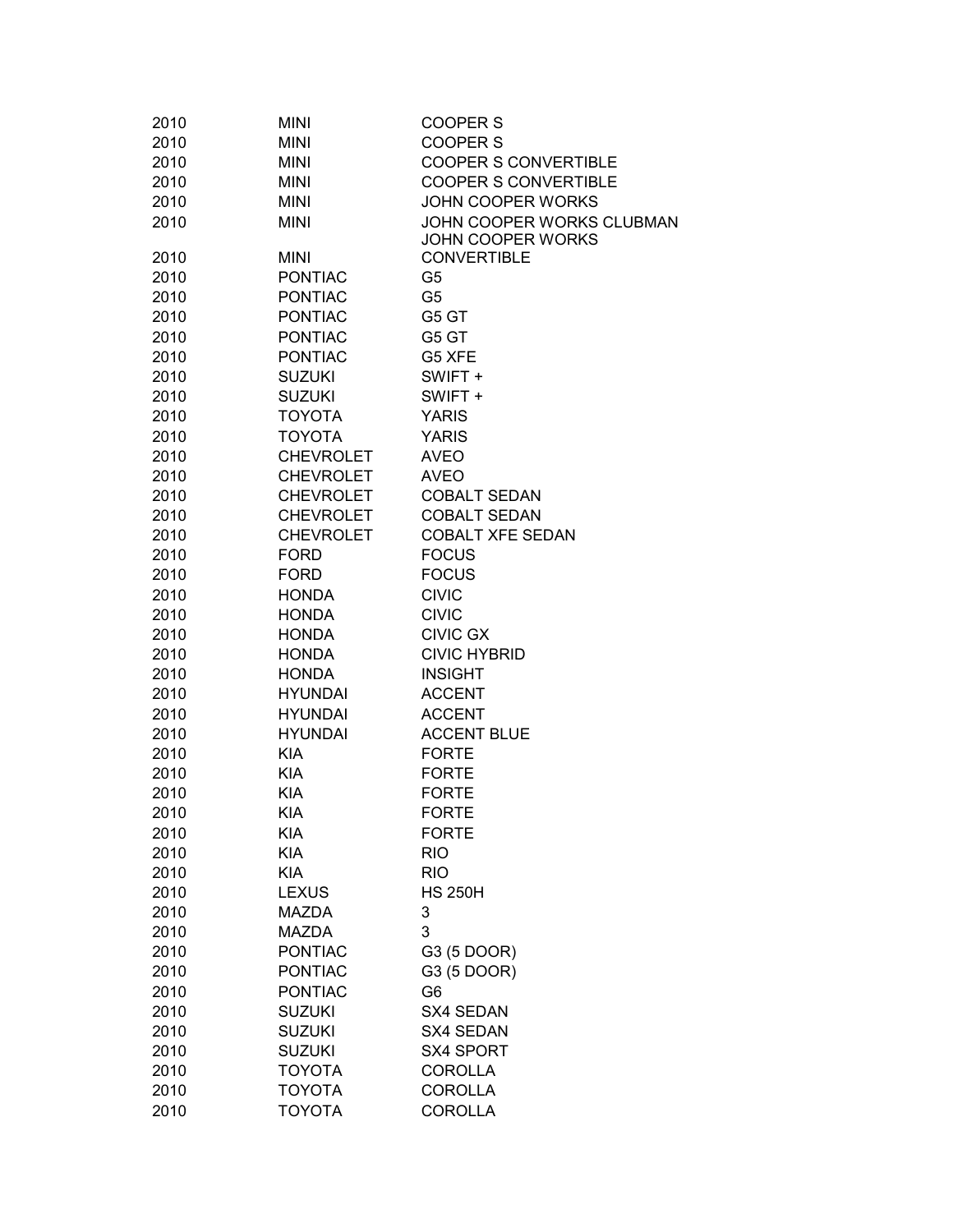| 2010 | VOLKSWAGEN        | <b>GOLF</b>             |
|------|-------------------|-------------------------|
| 2010 | <b>VOLKSWAGEN</b> | <b>GOLF</b>             |
| 2010 | <b>VOLKSWAGEN</b> | GTI                     |
| 2010 | VOLKSWAGEN        | <b>JETTA</b>            |
| 2010 | VOLKSWAGEN        | <b>JETTA</b>            |
| 2010 | VOLKSWAGEN        | <b>JETTA</b>            |
| 2010 | <b>AUDI</b>       | A3                      |
| 2010 | <b>CHEVROLET</b>  | <b>HHR</b>              |
| 2010 | <b>CHEVROLET</b>  | <b>HHR PANEL</b>        |
| 2010 | HONDA             | FIT.                    |
| 2010 | <b>HONDA</b>      | <b>FIT</b>              |
| 2010 | HONDA             | FIT.                    |
| 2010 | <b>KIA</b>        | SOUL                    |
| 2010 | <b>KIA</b>        | SOUL                    |
| 2010 | KIA               | <b>SOUL</b>             |
| 2010 | <b>KIA</b>        | <b>SOUL</b>             |
| 2010 | <b>NISSAN</b>     | <b>CUBE</b>             |
| 2010 | <b>NISSAN</b>     | <b>CUBE</b>             |
| 2010 | <b>PONTIAC</b>    | <b>VIBE</b>             |
| 2010 | PONTIAC           | <b>VIBE</b>             |
| 2010 | <b>SCION</b>      | хD                      |
| 2010 | <b>SCION</b>      | xD                      |
| 2010 | <b>TOYOTA</b>     | <b>COROLLA MATRIX</b>   |
| 2010 | <b>TOYOTA</b>     | <b>COROLLA MATRIX</b>   |
|      | VOLKSWAGEN        | <b>JETTA SPORTWAGEN</b> |
| 2010 | VOLKSWAGEN        | <b>JETTA SPORTWAGEN</b> |
| 2010 |                   |                         |
| 2010 | <b>CHEVROLET</b>  | <b>MALIBU</b>           |
| 2010 | <b>FORD</b>       | <b>FUSION HYBRID</b>    |
| 2010 | FORD              | <b>FUSION S</b>         |
| 2010 | <b>HYUNDAI</b>    | <b>ELANTRA</b>          |
| 2010 | HYUNDAI           | <b>ELANTRA</b>          |
| 2010 | <b>HYUNDAI</b>    | <b>ELANTRA BLUE</b>     |
| 2010 | <b>MERCURY</b>    | <b>MILAN HYBRID</b>     |
| 2010 | <b>MERCURY</b>    | <b>MILAN S</b>          |
| 2010 | <b>NISSAN</b>     | <b>ALTIMA HYBRID</b>    |
| 2010 | <b>NISSAN</b>     | <b>SENTRA</b>           |
| 2010 | <b>NISSAN</b>     | SENTRA                  |
| 2010 | <b>NISSAN</b>     | <b>VERSA</b>            |
| 2010 | <b>NISSAN</b>     | <b>VERSA</b>            |
| 2010 | <b>NISSAN</b>     | <b>VERSA</b>            |
| 2010 | <b>NISSAN</b>     | <b>VERSA</b>            |
| 2010 | <b>NISSAN</b>     | <b>VERSA</b>            |
| 2010 | <b>SATURN</b>     | AURA                    |
| 2010 | <b>TOYOTA</b>     | <b>CAMRY HYBRID</b>     |
| 2010 | <b>TOYOTA</b>     | <b>PRIUS</b>            |
| 2010 | <b>FORD</b>       | <b>ESCAPE HYBRID</b>    |
| 2010 | <b>FORD</b>       | <b>ESCAPE HYBRID</b>    |
| 2010 | <b>HYUNDAI</b>    | <b>TUCSON</b>           |
| 2010 | <b>MAZDA</b>      | <b>TRIBUTE HYBRID</b>   |
| 2010 | <b>MAZDA</b>      | <b>TRIBUTE HYBRID</b>   |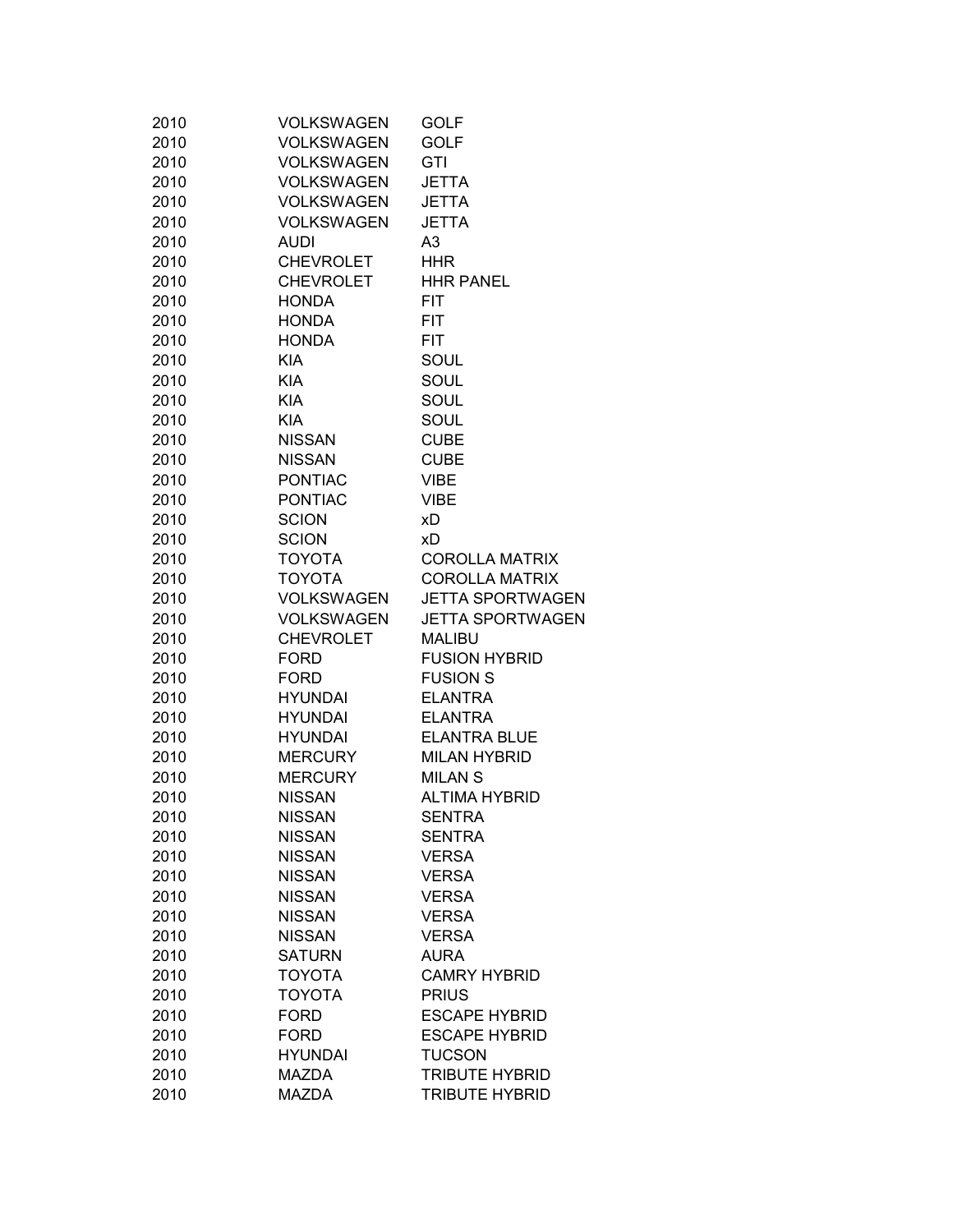| 2010 | <b>MERCURY</b>   | <b>MARINER HYBRID</b>     |
|------|------------------|---------------------------|
| 2010 | <b>MERCURY</b>   | <b>MARINER HYBRID</b>     |
| 2009 | <b>AUDI</b>      | <b>TT COUPE</b>           |
| 2009 | <b>CHEVROLET</b> | AVEO 5                    |
| 2009 | <b>CHEVROLET</b> | AVEO 5                    |
| 2009 | <b>CHEVROLET</b> | AVEO <sub>5</sub>         |
| 2009 | <b>CHEVROLET</b> | AVEO 5                    |
| 2009 | <b>CHEVROLET</b> | <b>COBALT</b>             |
| 2009 | <b>CHEVROLET</b> | <b>COBALT</b>             |
| 2009 | <b>CHEVROLET</b> | <b>COBALT</b>             |
| 2009 | <b>CHEVROLET</b> | <b>COBALT</b>             |
| 2009 | <b>CHEVROLET</b> | <b>COBALT XFE</b>         |
| 2009 | <b>CHEVROLET</b> | <b>COBALT XFE</b>         |
|      | MERCEDES-        |                           |
| 2009 | <b>BENZ</b>      | SMART FORTWO CONVERTIBLE  |
|      | MERCEDES-        |                           |
| 2009 | <b>BENZ</b>      | <b>SMART FORTWO COUPE</b> |
| 2009 | <b>MINI</b>      | <b>CLUBMAN</b>            |
| 2009 | <b>MINI</b>      | <b>CLUBMAN</b>            |
| 2009 | <b>MINI</b>      | <b>CLUBMAN S</b>          |
| 2009 | <b>MINI</b>      | <b>CLUBMAN S</b>          |
| 2009 | <b>MINI</b>      | <b>COOPER</b>             |
| 2009 | <b>MINI</b>      | <b>COOPER</b>             |
| 2009 | <b>MINI</b>      | <b>COOPER S</b>           |
| 2009 | <b>MINI</b>      | <b>COOPER S</b>           |
| 2009 | <b>MINI</b>      | <b>JOHN COOPER WORKS</b>  |
|      |                  | JOHN COOPER WORKS CLUBM   |
| 2009 | <b>MINI</b>      |                           |
| 2009 | <b>MINI</b>      | JOHN COOPER WORKS CONV    |
| 2009 | <b>NISSAN</b>    | <b>ALTIMA COUPE</b>       |
| 2009 | <b>NISSAN</b>    | <b>ALTIMA COUPE</b>       |
| 2009 | <b>PONTIAC</b>   | G <sub>3</sub>            |
| 2009 | <b>PONTIAC</b>   | G <sub>3</sub>            |
| 2009 | <b>PONTIAC</b>   | G <sub>5</sub>            |
| 2009 | <b>PONTIAC</b>   | G <sub>5</sub>            |
| 2009 | <b>PONTIAC</b>   | G <sub>5</sub>            |
| 2009 | <b>PONTIAC</b>   | G5                        |
| 2009 | <b>PONTIAC</b>   | G5 GT                     |
| 2009 | <b>PONTIAC</b>   | G5 GT                     |
| 2009 | <b>PONTIAC</b>   | G5 GT                     |
| 2009 | <b>PONTIAC</b>   | G5 GT                     |
| 2009 | <b>PONTIAC</b>   | G5 XFE                    |
| 2009 | <b>PONTIAC</b>   | G5 XFE                    |
| 2009 | <b>TOYOTA</b>    | <b>YARIS</b>              |
| 2009 | <b>TOYOTA</b>    | <b>YARIS</b>              |
| 2009 | <b>CHEVROLET</b> | <b>AVEO</b>               |
| 2009 | <b>CHEVROLET</b> | <b>AVEO</b>               |
| 2009 | <b>CHEVROLET</b> | <b>AVEO</b>               |
| 2009 | <b>CHEVROLET</b> | <b>AVEO</b>               |
| 2009 | <b>FORD</b>      | <b>FOCUS</b>              |
| 2009 | <b>FORD</b>      | <b>FOCUS</b>              |
| 2009 | <b>FORD</b>      | <b>FOCUS</b>              |
|      |                  |                           |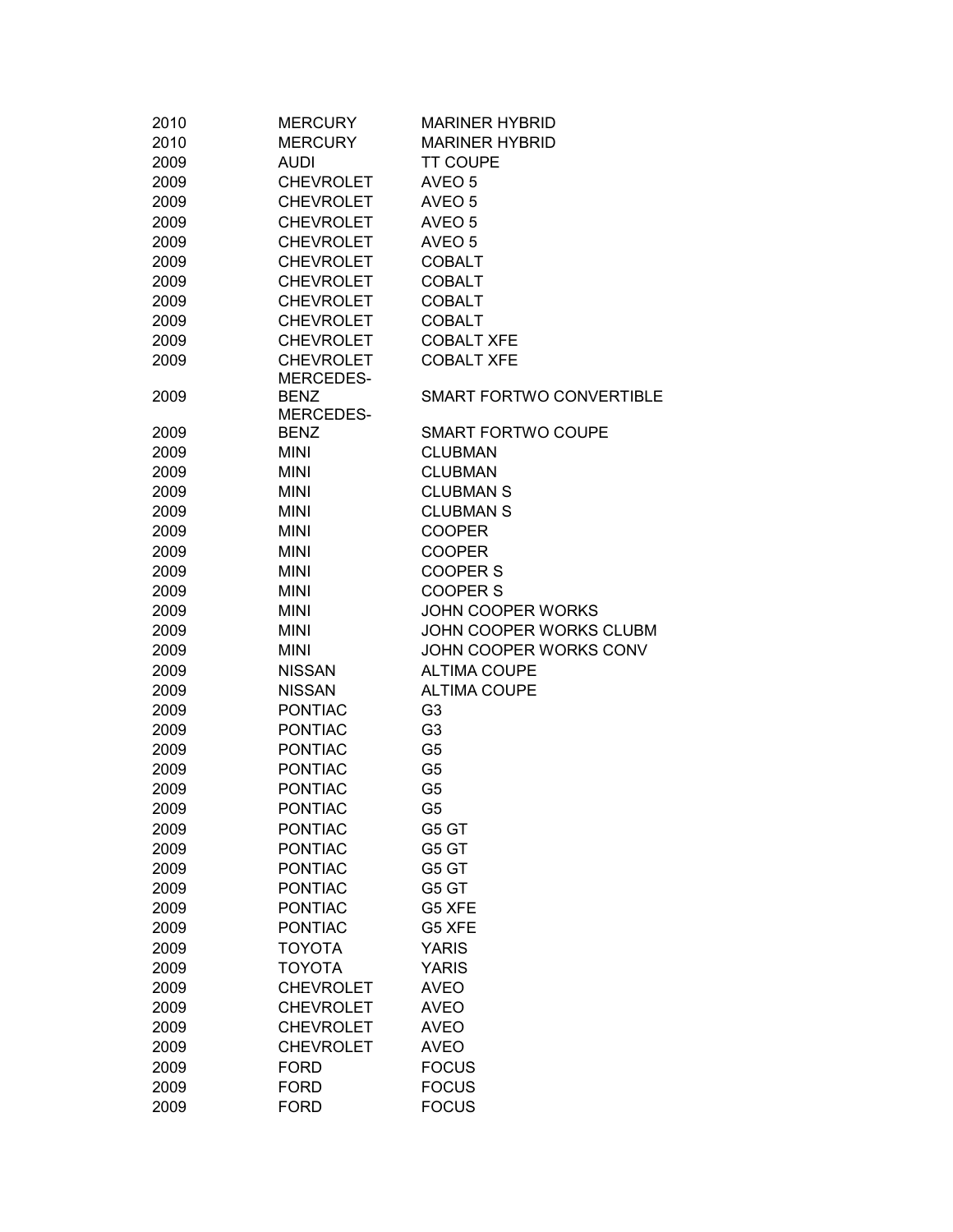| 2009 | <b>FORD</b>                    | <b>FOCUS</b>              |
|------|--------------------------------|---------------------------|
| 2009 | <b>HONDA</b>                   | <b>CIVIC</b>              |
| 2009 | <b>HONDA</b>                   | <b>CIVIC</b>              |
| 2009 | <b>HONDA</b>                   | <b>CIVIC GX</b>           |
| 2009 | <b>HONDA</b>                   | <b>CIVIC HYBRID</b>       |
| 2009 | <b>HYUNDAI</b>                 | <b>ACCENT</b>             |
| 2009 | <b>HYUNDAI</b>                 | <b>ACCENT</b>             |
| 2009 | <b>KIA</b>                     | <b>RIO</b>                |
| 2009 | <b>KIA</b>                     | <b>RIO</b>                |
| 2009 | <b>MAZDA</b>                   | 3                         |
| 2009 | <b>MAZDA</b>                   | 3                         |
| 2009 | <b>MAZDA</b>                   | 3                         |
| 2009 | <b>MAZDA</b>                   | 3                         |
| 2009 | <b>MAZDA</b>                   | 3                         |
| 2009 | <b>MITSUBISHI</b>              | <b>LANCER</b>             |
| 2009 | <b>PONTIAC</b>                 | G <sub>3</sub>            |
| 2009 | <b>PONTIAC</b>                 | G <sub>3</sub>            |
| 2009 | <b>PONTIAC</b>                 | G <sub>6</sub>            |
| 2009 | <b>SATURN</b>                  | <b>ASTRA 2D HATCHBACK</b> |
| 2009 | <b>SATURN</b>                  | <b>ASTRA 2D HATCHBACK</b> |
| 2009 |                                |                           |
|      | <b>TOYOTA</b><br><b>TOYOTA</b> | <b>COROLLA</b>            |
| 2009 |                                | <b>COROLLA</b>            |
| 2009 | <b>TOYOTA</b>                  | <b>COROLLA</b>            |
| 2009 | <b>VOLKSWAGEN</b>              | <b>JETTA</b>              |
| 2009 | <b>VOLKSWAGEN</b>              | <b>JETTA</b>              |
| 2009 | <b>VOLKSWAGEN</b>              | <b>RABBIT</b>             |
| 2009 | <b>DODGE</b>                   | <b>CALIBER</b>            |
| 2009 | <b>HONDA</b>                   | <b>FIT</b>                |
| 2009 | <b>HONDA</b>                   | <b>FIT</b>                |
| 2009 | <b>HONDA</b>                   | <b>FIT</b>                |
| 2009 | <b>HYUNDAI</b>                 | <b>ELANTRA TOURING</b>    |
| 2009 | <b>PONTIAC</b>                 | <b>VIBE</b>               |
| 2009 | <b>PONTIAC</b>                 | <b>VIBE</b>               |
| 2009 | <b>SCION</b>                   | <b>SCION xD</b>           |
| 2009 | <b>SCION</b>                   | <b>SCION xD</b>           |
| 2009 | ΤΟΥΟΤΑ                         | <b>COROLLA MATRIX</b>     |
| 2009 | TOYOTA                         | <b>COROLLA MATRIX</b>     |
| 2009 | <b>VOLKSWAGEN</b>              | <b>JETTA SPORTWAGEN</b>   |
| 2009 | <b>VOLKSWAGEN</b>              | <b>JETTA SPORTWAGEN</b>   |
| 2009 | <b>CHEVROLET</b>               | <b>MALIBU</b>             |
| 2009 | <b>HYUNDAI</b>                 | <b>ELANTRA</b>            |
| 2009 | <b>HYUNDAI</b>                 | <b>ELANTRA</b>            |
| 2009 | <b>HYUNDAI</b>                 | <b>ELANTRA</b>            |
| 2009 | <b>KIA</b>                     | <b>SPECTRA</b>            |
| 2009 | <b>KIA</b>                     | <b>SPECTRA</b>            |
| 2009 | <b>KIA</b>                     | <b>SPECTRA</b>            |
| 2009 | <b>NISSAN</b>                  | <b>ALTIMA</b>             |
| 2009 | <b>NISSAN</b>                  | <b>ALTIMA HYBRID</b>      |
| 2009 | <b>NISSAN</b>                  | <b>ALTIMA SE-R</b>        |
| 2009 | <b>NISSAN</b>                  | <b>VERSA</b>              |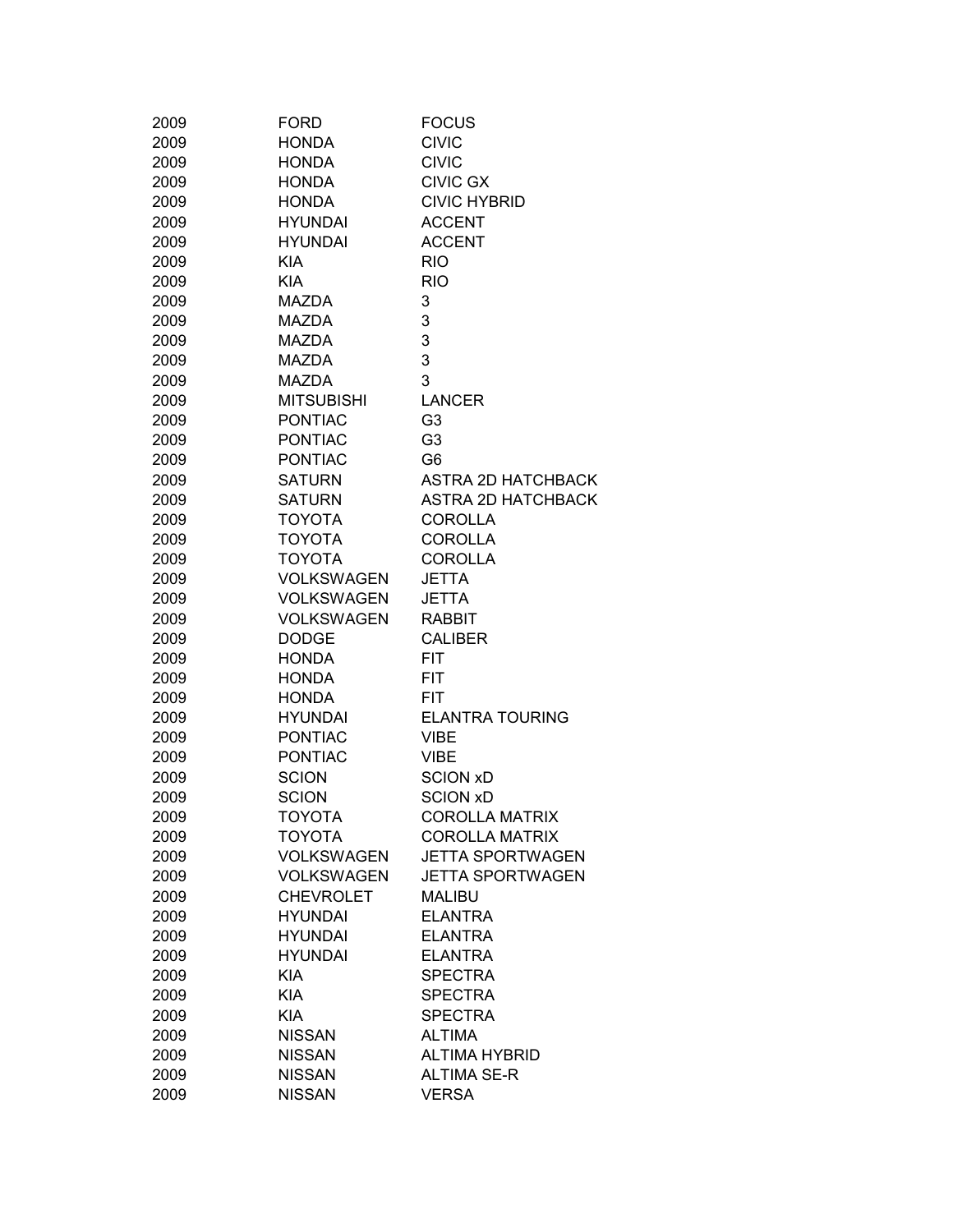| 2009 | <b>NISSAN</b>                 | <b>VERSA</b>               |
|------|-------------------------------|----------------------------|
| 2009 | <b>NISSAN</b>                 | <b>VERSA</b>               |
| 2009 | <b>SATURN</b>                 | <b>ASTRA 4DR HATCHBACK</b> |
| 2009 | <b>SATURN</b>                 | <b>ASTRA 4DR HATCHBACK</b> |
| 2009 | <b>SATURN</b>                 | <b>AURA</b>                |
| 2009 | <b>TOYOTA</b>                 | <b>CAMRY</b>               |
| 2009 | <b>TOYOTA</b>                 | <b>CAMRY HYBRID</b>        |
| 2009 | <b>TOYOTA</b>                 | <b>PRIUS</b>               |
| 2009 | <b>HYUNDAI</b>                | <b>SONATA</b>              |
| 2009 | <b>FORD</b>                   | <b>ESCAPE HYBRID</b>       |
|      |                               | <b>TRIBUTE HYBRID</b>      |
| 2009 | MAZDA                         |                            |
| 2009 | <b>MERCURY</b>                | <b>MARINER HYBRID</b>      |
| 2008 | AUDI                          | <b>TT COUPE</b>            |
| 2008 | <b>CHEVROLET</b>              | AVEO 5                     |
| 2008 | <b>CHEVROLET</b>              | AVEO 5                     |
| 2008 | <b>CHEVROLET</b>              | <b>COBALT</b>              |
| 2008 | <b>CHEVROLET</b>              | <b>COBALT</b>              |
| 2008 | <b>CHEVROLET</b><br>MERCEDES- | <b>COBALT</b>              |
| 2008 | <b>BENZ</b>                   | SMART FORTWO CONVERTIBLE   |
|      | MERCEDES-                     |                            |
| 2008 | <b>BENZ</b>                   | <b>SMART FORTWO COUPE</b>  |
| 2008 | <b>MINI</b>                   | <b>CLUBMAN</b>             |
| 2008 | <b>MINI</b>                   | <b>CLUBMAN</b>             |
| 2008 | <b>MINI</b>                   | <b>CLUBMAN S</b>           |
| 2008 | <b>MINI</b>                   | <b>CLUBMAN S</b>           |
| 2008 | <b>MINI</b>                   | <b>COOPER</b>              |
| 2008 | <b>MINI</b>                   | <b>COOPER</b>              |
| 2008 | <b>MINI</b>                   | <b>COOPER CONVERTIBLE</b>  |
| 2008 | <b>MINI</b>                   | <b>COOPER S</b>            |
| 2008 | <b>MINI</b>                   | <b>COOPER S</b>            |
| 2008 | <b>NISSAN</b>                 | <b>ALTIMA COUPE</b>        |
| 2008 | <b>NISSAN</b>                 | <b>ALTIMA COUPE</b>        |
| 2008 | <b>PONTIAC</b>                | <b>G5/PURSUIT</b>          |
| 2008 | <b>PONTIAC</b>                | <b>G5/PURSUIT</b>          |
| 2008 | <b>PONTIAC</b>                | G5/PURSUIT                 |
|      |                               |                            |
| 2008 | <b>TOYOTA</b>                 | <b>YARIS</b>               |
| 2008 | <b>TOYOTA</b>                 | <b>YARIS</b>               |
| 2008 | <b>CHEVROLET</b>              | <b>AVEO</b>                |
| 2008 | <b>CHEVROLET</b>              | <b>AVEO</b>                |
| 2008 | <b>FORD</b>                   | <b>FOCUS</b>               |
| 2008 | <b>FORD</b>                   | <b>FOCUS</b>               |
| 2008 | <b>FORD</b>                   | <b>FOCUS</b>               |
| 2008 | <b>FORD</b>                   | <b>FOCUS</b>               |
| 2008 | <b>HONDA</b>                  | <b>CIVIC</b>               |
| 2008 | <b>HONDA</b>                  | <b>CIVIC</b>               |
| 2008 | <b>HONDA</b>                  | <b>CIVIC GX</b>            |
| 2008 | <b>HONDA</b>                  | <b>CIVIC HYBRID</b>        |
| 2008 | <b>HYUNDAI</b>                | <b>ACCENT</b>              |
| 2008 | <b>HYUNDAI</b>                | <b>ACCENT</b>              |
| 2008 | <b>KIA</b>                    | <b>RIO</b>                 |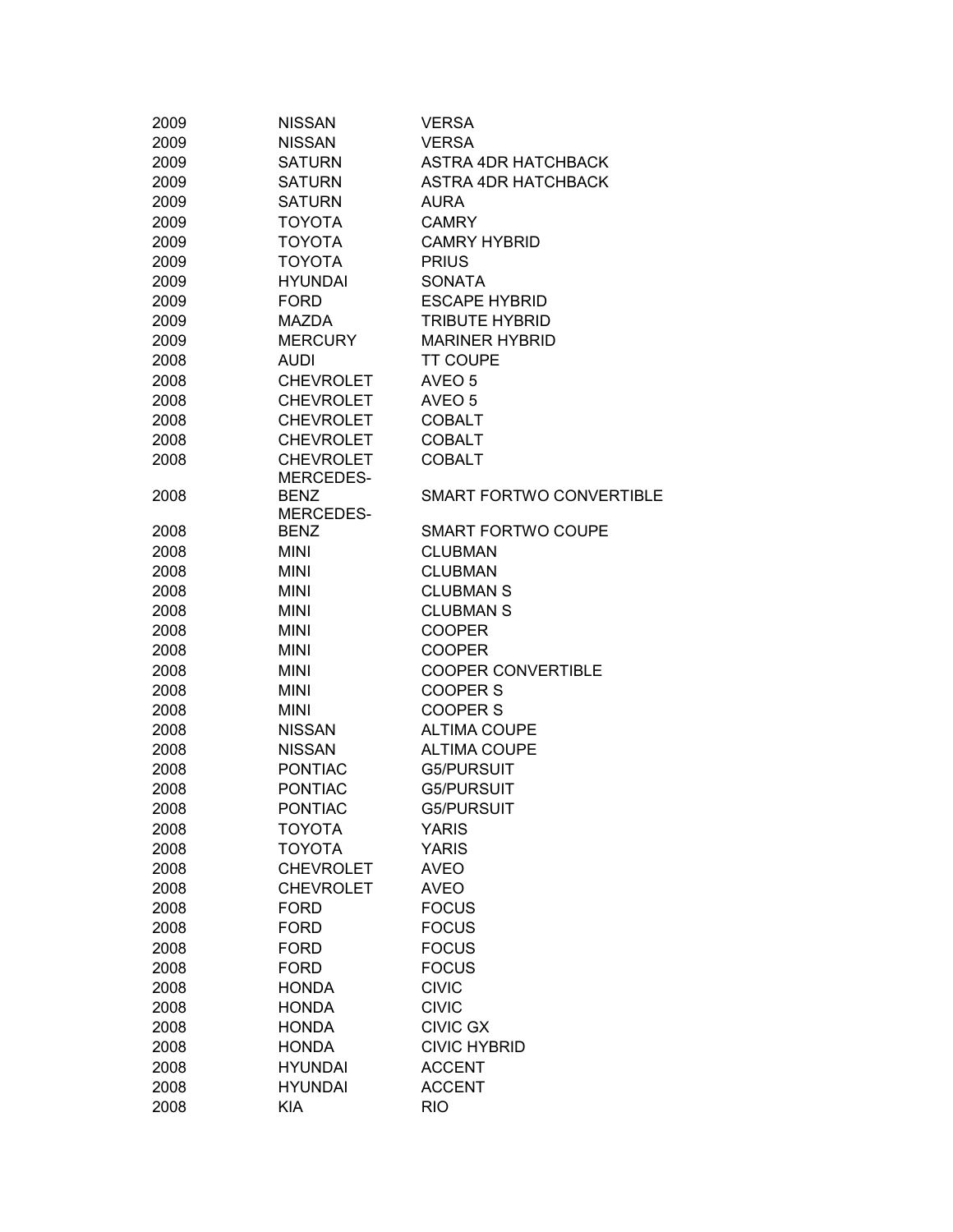| 2008 | KIA               | <b>RIO</b>                |
|------|-------------------|---------------------------|
| 2008 | MAZDA             | 3                         |
| 2008 | MAZDA             | 3                         |
| 2008 | <b>MAZDA</b>      | 3                         |
| 2008 | <b>MAZDA</b>      | 3                         |
| 2008 | <b>MAZDA</b>      | 3                         |
| 2008 | <b>MITSUBISHI</b> | <b>LANCER</b>             |
| 2008 | <b>MITSUBISHI</b> | <b>LANCER</b>             |
| 2008 | <b>TOYOTA</b>     | <b>COROLLA</b>            |
| 2008 | <b>TOYOTA</b>     | <b>COROLLA</b>            |
| 2008 | <b>VOLKSWAGEN</b> | <b>RABBIT</b>             |
| 2008 | <b>HONDA</b>      | <b>FIT</b>                |
| 2008 | <b>HONDA</b>      | <b>FIT</b>                |
| 2008 | <b>HONDA</b>      | <b>FIT</b>                |
| 2008 | <b>PONTIAC</b>    | <b>VIBE</b>               |
| 2008 | <b>PONTIAC</b>    | <b>VIBE</b>               |
| 2008 | <b>TOYOTA</b>     | <b>COROLLA MATRIX</b>     |
| 2008 | <b>TOYOTA</b>     | <b>COROLLA MATRIX</b>     |
| 2008 | <b>SCION</b>      | хD                        |
| 2008 | <b>SCION</b>      | xD                        |
| 2008 | <b>HYUNDAI</b>    | <b>ELANTRA</b>            |
| 2008 | <b>HYUNDAI</b>    | <b>ELANTRA</b>            |
| 2008 | <b>HYUNDAI</b>    | <b>ELANTRA</b>            |
| 2008 | <b>KIA</b>        | <b>SPECTRA</b>            |
| 2008 | <b>KIA</b>        | <b>SPECTRA</b>            |
| 2008 | <b>KIA</b>        | <b>SPECTRA</b>            |
| 2008 | <b>NISSAN</b>     | <b>ALTIMA</b>             |
| 2008 | <b>NISSAN</b>     | <b>ALTIMA</b>             |
| 2008 | <b>NISSAN</b>     | <b>ALTIMA HYBRID</b>      |
| 2008 | <b>NISSAN</b>     | SENTRA                    |
| 2008 | <b>NISSAN</b>     | SENTRA                    |
| 2008 | <b>NISSAN</b>     | <b>VERSA</b>              |
| 2008 | <b>NISSAN</b>     | <b>VERSA</b>              |
| 2008 | <b>NISSAN</b>     | <b>VERSA</b>              |
| 2008 | TOYOTA            | <b>CAMRY</b>              |
| 2008 | ΤΟΥΟΤΑ            | <b>CAMRY HYBRID</b>       |
|      | <b>TOYOTA</b>     | <b>PRIUS</b>              |
| 2008 |                   | <b>ESCAPE HYBRID</b>      |
| 2008 | <b>FORD</b>       |                           |
| 2008 | <b>MAZDA</b>      | <b>TRIBUTE HYBRID</b>     |
| 2008 | <b>MERCURY</b>    | <b>MARINER HYBRID</b>     |
| 2007 | <b>LOTUS</b>      | <b>ELISE/EXIGE</b>        |
| 2007 | <b>MAZDA</b>      | MX-5 MIATA                |
| 2007 | <b>MAZDA</b>      | MX-5 MIATA                |
| 2007 | <b>CHEVROLET</b>  | AVEO 5                    |
| 2007 | <b>CHEVROLET</b>  | AVEO 5                    |
| 2007 | <b>CHEVROLET</b>  | <b>COBALT</b>             |
| 2007 | <b>CHEVROLET</b>  | <b>COBALT</b>             |
| 2007 | <b>CHEVROLET</b>  | <b>COBALT</b>             |
| 2007 | <b>CHEVROLET</b>  | <b>COBALT</b>             |
| 2007 | <b>MINI</b>       | <b>COOPER CONVERTIBLE</b> |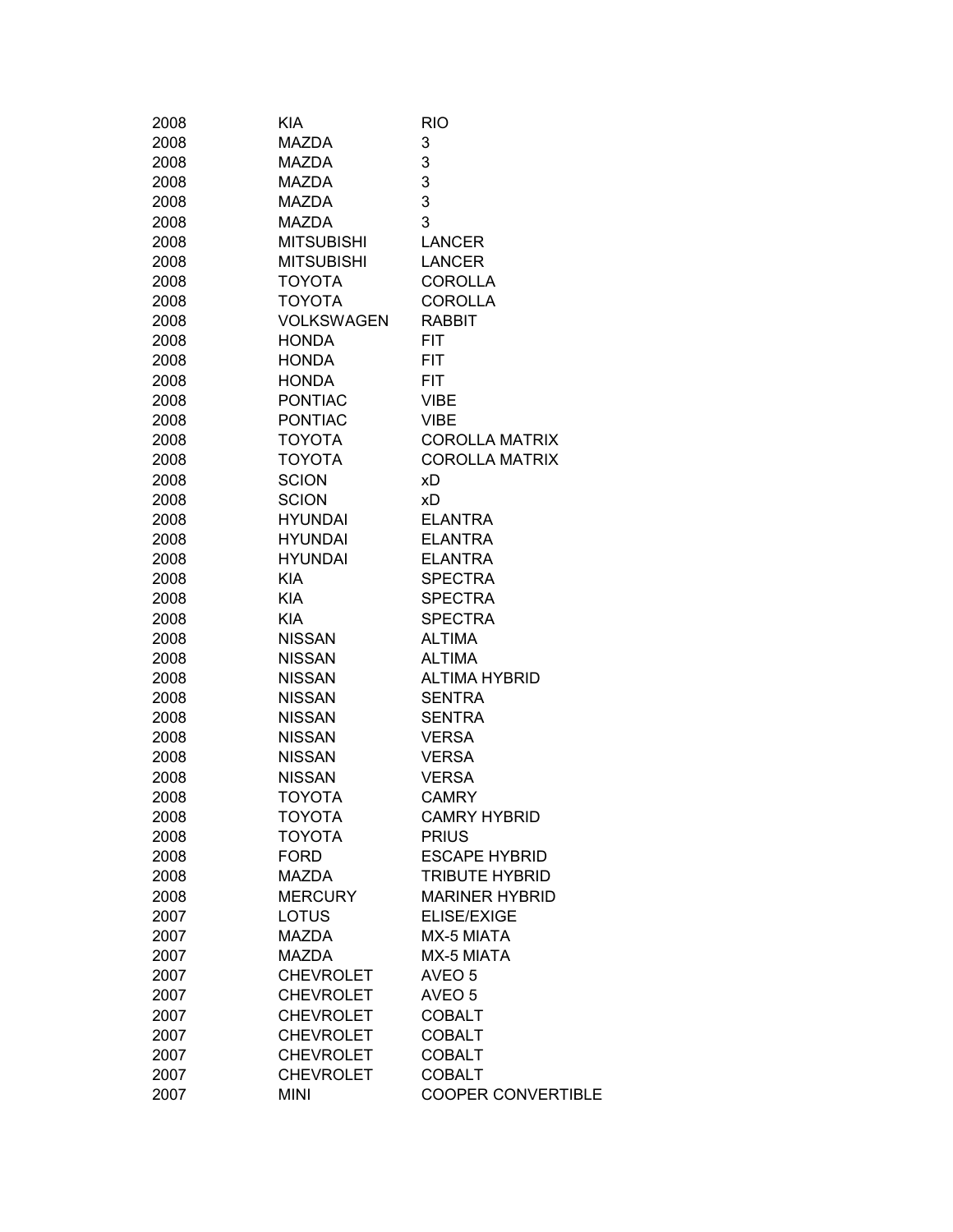| 2007 | <b>MINI</b>       | <b>COOPER CONVERTIBLE</b> |
|------|-------------------|---------------------------|
| 2007 | <b>PONTIAC</b>    | G5                        |
| 2007 | <b>PONTIAC</b>    | G <sub>5</sub>            |
| 2007 | <b>PONTIAC</b>    | G <sub>5</sub>            |
| 2007 | <b>PONTIAC</b>    | G <sub>5</sub>            |
| 2007 | <b>TOYOTA</b>     | <b>YARIS</b>              |
| 2007 | <b>TOYOTA</b>     | <b>YARIS</b>              |
| 2007 | <b>VOLKSWAGEN</b> | <b>NEW BEETLE</b>         |
| 2007 | <b>VOLKSWAGEN</b> | <b>NEW BEETLE</b>         |
| 2007 | <b>CHEVROLET</b>  | <b>AVEO</b>               |
| 2007 | <b>CHEVROLET</b>  | <b>AVEO</b>               |
| 2007 | <b>FORD</b>       | <b>FOCUS</b>              |
| 2007 | <b>FORD</b>       | <b>FOCUS</b>              |
| 2007 | <b>FORD</b>       | <b>FOCUS</b>              |
| 2007 | <b>FORD</b>       | <b>FOCUS</b>              |
| 2007 | <b>HONDA</b>      | <b>CIVIC</b>              |
| 2007 | <b>HONDA</b>      | <b>CIVIC</b>              |
| 2007 | <b>HONDA</b>      | <b>CIVIC GX</b>           |
| 2007 | <b>HONDA</b>      | <b>CIVIC HYBRID</b>       |
| 2007 | <b>HYUNDAI</b>    | <b>ACCENT</b>             |
| 2007 | <b>HYUNDAI</b>    | <b>ACCENT</b>             |
| 2007 | <b>KIA</b>        | RIO/RIO5                  |
| 2007 | <b>KIA</b>        | RIO/RIO5                  |
|      |                   |                           |
| 2007 | <b>MAZDA</b>      | 3                         |
| 2007 | <b>MAZDA</b>      | 3                         |
| 2007 | <b>MAZDA</b>      | 3                         |
| 2007 | <b>MAZDA</b>      | 3                         |
| 2007 | <b>MAZDA</b>      | 3                         |
| 2007 | <b>MAZDA</b>      | 3                         |
| 2007 | <b>MAZDA</b>      | 3                         |
| 2007 | <b>MITSUBISHI</b> | <b>LANCER</b>             |
| 2007 | <b>MITSUBISHI</b> | <b>LANCER</b>             |
| 2007 | <b>SATURN</b>     | <b>ION</b>                |
| 2007 | <b>SATURN</b>     | <b>ION</b>                |
| 2007 | <b>SATURN</b>     | <b>ION</b>                |
| 2007 | <b>SATURN</b>     | <b>ION</b>                |
| 2007 | <b>TOYOTA</b>     | <b>CAMRY SOLARA</b>       |
| 2007 | <b>TOYOTA</b>     | <b>COROLLA</b>            |
| 2007 | <b>TOYOTA</b>     | <b>COROLLA</b>            |
| 2007 | <b>DODGE</b>      | <b>CALIBER</b>            |
| 2007 | <b>DODGE</b>      | <b>CALIBER</b>            |
| 2007 | <b>DODGE</b>      | <b>CALIBER</b>            |
| 2007 | <b>HONDA</b>      | <b>FIT</b>                |
| 2007 | <b>HONDA</b>      | <b>FIT</b>                |
| 2007 | <b>HONDA</b>      | <b>FIT</b>                |
| 2007 | <b>PONTIAC</b>    | VIBE                      |
| 2007 | <b>PONTIAC</b>    | VIBE                      |
| 2007 | <b>SUZUKI</b>     | SX4                       |
| 2007 | <b>TOYOTA</b>     | <b>MATRIX</b>             |
| 2007 | <b>TOYOTA</b>     | <b>MATRIX</b>             |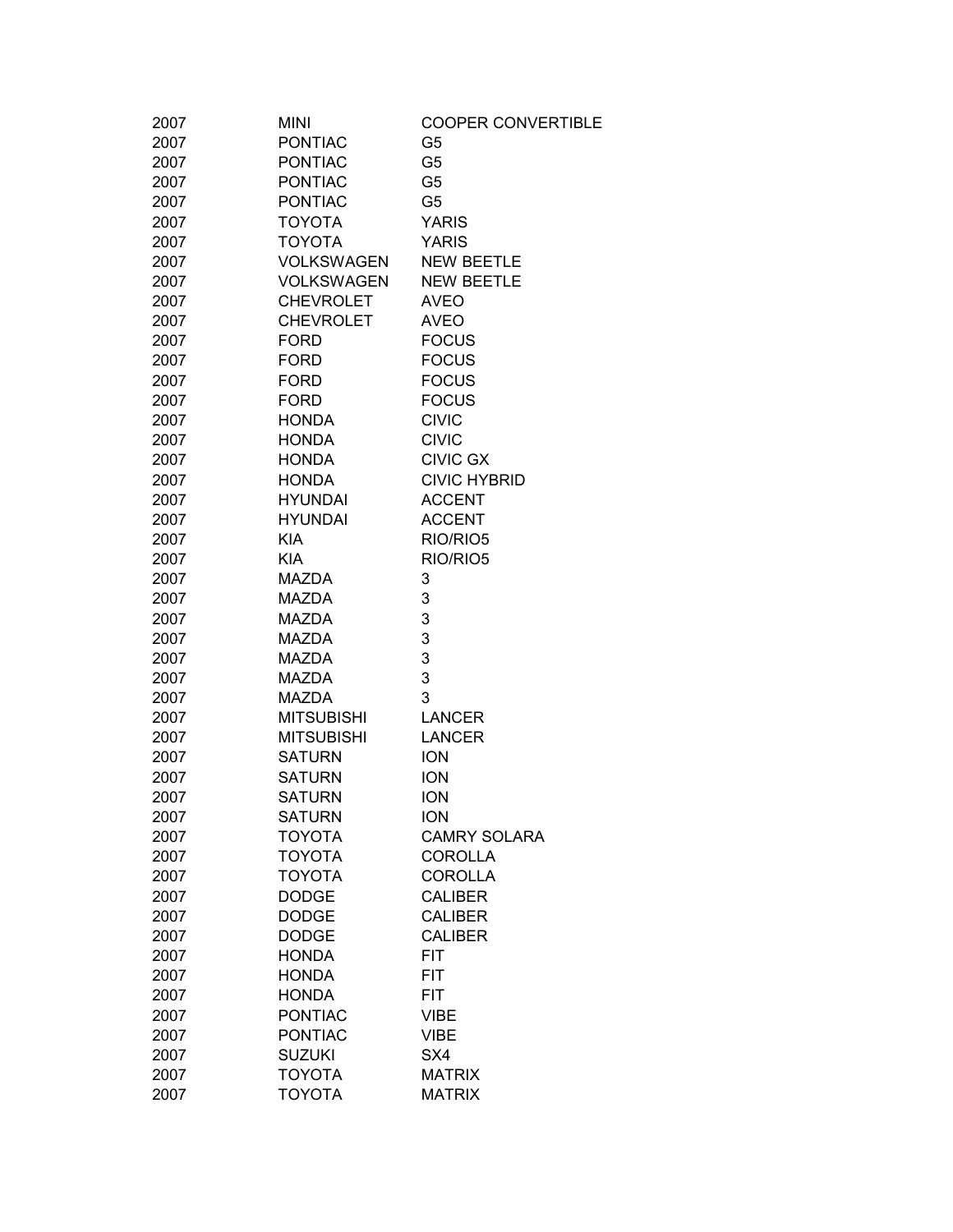| 2007 | <b>HONDA</b>      | <b>ACCORD</b>         |
|------|-------------------|-----------------------|
| 2007 | <b>HONDA</b>      | <b>ACCORD HYBRID</b>  |
| 2007 | <b>HYUNDAI</b>    | <b>ELANTRA</b>        |
| 2007 | <b>HYUNDAI</b>    | <b>ELANTRA</b>        |
| 2007 | <b>HYUNDAI</b>    | <b>ELANTRA</b>        |
| 2007 | <b>KIA</b>        | SPECTRA/SPECTRA5      |
| 2007 | <b>KIA</b>        | SPECTRA/SPECTRA5      |
| 2007 | <b>KIA</b>        | SPECTRA/SPECTRA5      |
| 2007 | <b>NISSAN</b>     | <b>ALTIMA</b>         |
| 2007 | <b>NISSAN</b>     | <b>ALTIMA</b>         |
| 2007 | <b>NISSAN</b>     | <b>ALTIMA</b>         |
| 2007 | <b>NISSAN</b>     | <b>ALTIMA</b>         |
| 2007 | <b>NISSAN</b>     | <b>ALTIMA HYBRID</b>  |
| 2007 | <b>NISSAN</b>     | <b>SENTRA</b>         |
| 2007 | <b>NISSAN</b>     | <b>SENTRA</b>         |
| 2007 | <b>NISSAN</b>     | <b>VERSA</b>          |
| 2007 | <b>NISSAN</b>     | <b>VERSA</b>          |
| 2007 | <b>NISSAN</b>     | <b>VERSA</b>          |
| 2007 | <b>TOYOTA</b>     | <b>CAMRY</b>          |
| 2007 | <b>TOYOTA</b>     | <b>CAMRY HYBRID</b>   |
| 2007 | <b>TOYOTA</b>     | <b>PRIUS</b>          |
| 2007 | <b>FORD</b>       | <b>FOCUS WAGON</b>    |
| 2007 | <b>FORD</b>       | <b>FOCUS WAGON</b>    |
| 2007 | <b>FORD</b>       | <b>FOCUS WAGON</b>    |
| 2007 | <b>FORD</b>       | <b>FOCUS WAGON</b>    |
| 2007 | <b>FORD</b>       | <b>ESCAPE HYBRID</b>  |
| 2007 | <b>FORD</b>       | <b>ESCAPE HYBRID</b>  |
| 2007 | <b>MERCURY</b>    | <b>MARINER HYBRID</b> |
| 2006 | <b>HONDA</b>      | <b>INSIGHT</b>        |
| 2006 | <b>HONDA</b>      | <b>INSIGHT</b>        |
| 2006 | <b>LOTUS</b>      | <b>ELISE</b>          |
|      | LOTUS             | <b>EXIGE</b>          |
| 2006 | <b>MAZDA</b>      | $MX-5$                |
| 2006 |                   | $MX-5$                |
| 2006 | MAZDA             |                       |
| 2006 | <b>ACURA</b>      | <b>RSX</b>            |
| 2006 | ACURA             | RSX                   |
| 2006 | <b>CHEVROLET</b>  | <b>AVEO</b>           |
| 2006 | <b>CHEVROLET</b>  | <b>AVEO</b>           |
| 2006 | <b>CHEVROLET</b>  | <b>COBALT</b>         |
| 2006 | <b>CHEVROLET</b>  | <b>COBALT</b>         |
| 2006 | <b>CHEVROLET</b>  | <b>COBALT</b>         |
| 2006 | <b>CHEVROLET</b>  | <b>COBALT</b>         |
| 2006 | <b>CHEVROLET</b>  | <b>COBALT</b>         |
| 2006 | <b>MINI</b>       | <b>COOPER</b>         |
| 2006 | <b>SCION</b>      | хA                    |
| 2006 | <b>SCION</b>      | хA                    |
| 2006 | <b>VOLKSWAGEN</b> | <b>NEW BEETLE</b>     |
| 2006 | <b>VOLKSWAGEN</b> | <b>NEW BEETLE</b>     |
| 2006 | <b>FORD</b>       | <b>FOCUS</b>          |
| 2006 | <b>FORD</b>       | <b>FOCUS</b>          |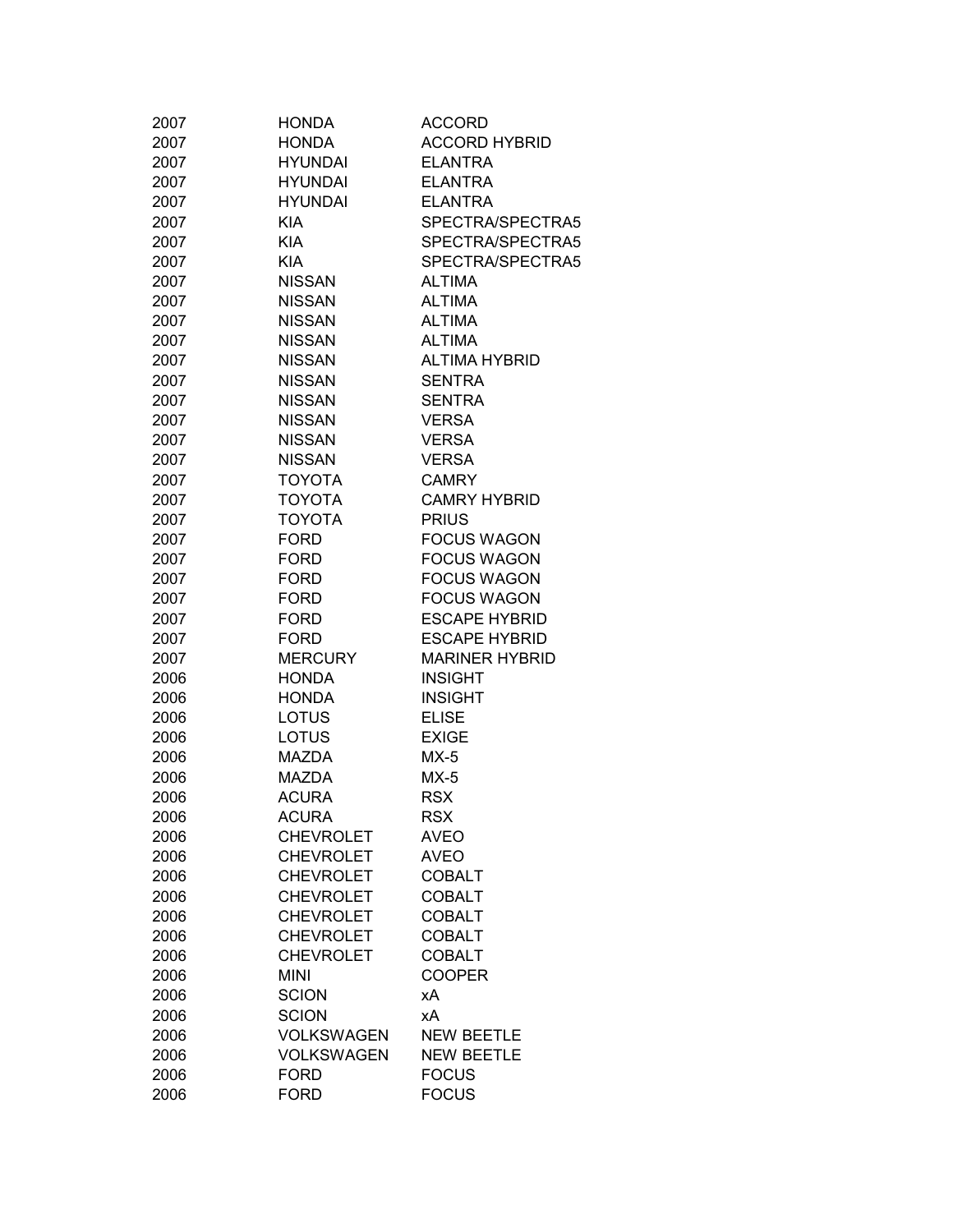| 2006 | FORD              | <b>FOCUS</b>         |
|------|-------------------|----------------------|
| 2006 | <b>FORD</b>       | <b>FOCUS</b>         |
| 2006 | <b>HONDA</b>      | <b>CIVIC</b>         |
| 2006 | <b>HONDA</b>      | <b>CIVIC</b>         |
|      |                   | <b>CIVIC GX</b>      |
| 2006 | <b>HONDA</b>      |                      |
| 2006 | <b>HONDA</b>      | <b>CIVIC HYBRID</b>  |
| 2006 | <b>HYUNDAI</b>    | <b>ACCENT</b>        |
| 2006 | HYUNDAI           | <b>ACCENT</b>        |
| 2006 | <b>KIA</b>        | RIO/RIO 5            |
| 2006 | <b>KIA</b>        | RIO/RIO 5            |
| 2006 | MAZDA             | 3                    |
| 2006 | MAZDA             | 3                    |
| 2006 | MAZDA             | 3                    |
| 2006 | MAZDA             | 3                    |
| 2006 | MAZDA             | 3                    |
| 2006 | <b>MAZDA</b>      | 3                    |
| 2006 | MAZDA             | 3                    |
| 2006 | <b>MITSUBISHI</b> | <b>LANCER</b>        |
| 2006 | MITSUBISHI        | <b>LANCER</b>        |
| 2006 | <b>NISSAN</b>     | <b>SENTRA</b>        |
| 2006 | <b>NISSAN</b>     | <b>SENTRA</b>        |
| 2006 | SATURN            | <b>ION</b>           |
| 2006 | SATURN            | <b>ION</b>           |
| 2006 | SATURN            | <b>ION</b>           |
| 2006 | <b>SATURN</b>     | <b>ION</b>           |
| 2006 | <b>SATURN</b>     | <b>ION</b>           |
| 2006 | <b>TOYOTA</b>     | <b>COROLLA</b>       |
| 2006 | TOYOTA            | <b>COROLLA</b>       |
|      |                   |                      |
| 2006 | <b>PONTIAC</b>    | <b>VIBE</b>          |
| 2006 | <b>PONTIAC</b>    | <b>VIBE</b>          |
| 2006 | <b>SCION</b>      | хB                   |
| 2006 | <b>SCION</b>      | хB                   |
| 2006 | ΤΟΥΟΤΑ            | <b>MATRIX</b>        |
| 2006 | <b>TOYOTA</b>     | <b>MATRIX</b>        |
| 2006 | <b>FORD</b>       | <b>FUSION</b>        |
| 2006 | <b>HONDA</b>      | ACCORD               |
| 2006 | <b>HONDA</b>      | <b>ACCORD HYBRID</b> |
| 2006 | <b>HYUNDAI</b>    | <b>ELANTRA</b>       |
| 2006 | <b>HYUNDAI</b>    | <b>ELANTRA</b>       |
| 2006 | <b>HYUNDAI</b>    | <b>ELANTRA</b>       |
| 2006 | <b>KIA</b>        | <b>SPECTRA</b>       |
| 2006 | <b>KIA</b>        | <b>SPECTRA</b>       |
| 2006 | <b>KIA</b>        | <b>SPECTRA</b>       |
| 2006 | <b>MERCURY</b>    | <b>MILAN</b>         |
| 2006 | <b>NISSAN</b>     | <b>ALTIMA</b>        |
| 2006 | <b>TOYOTA</b>     | <b>CAMRY</b>         |
| 2006 | <b>TOYOTA</b>     | <b>PRIUS</b>         |
| 2006 | <b>FORD</b>       | <b>FOCUS WAGON</b>   |
| 2006 | <b>FORD</b>       | <b>FOCUS WAGON</b>   |
| 2006 | <b>FORD</b>       | <b>FOCUS WAGON</b>   |
|      |                   |                      |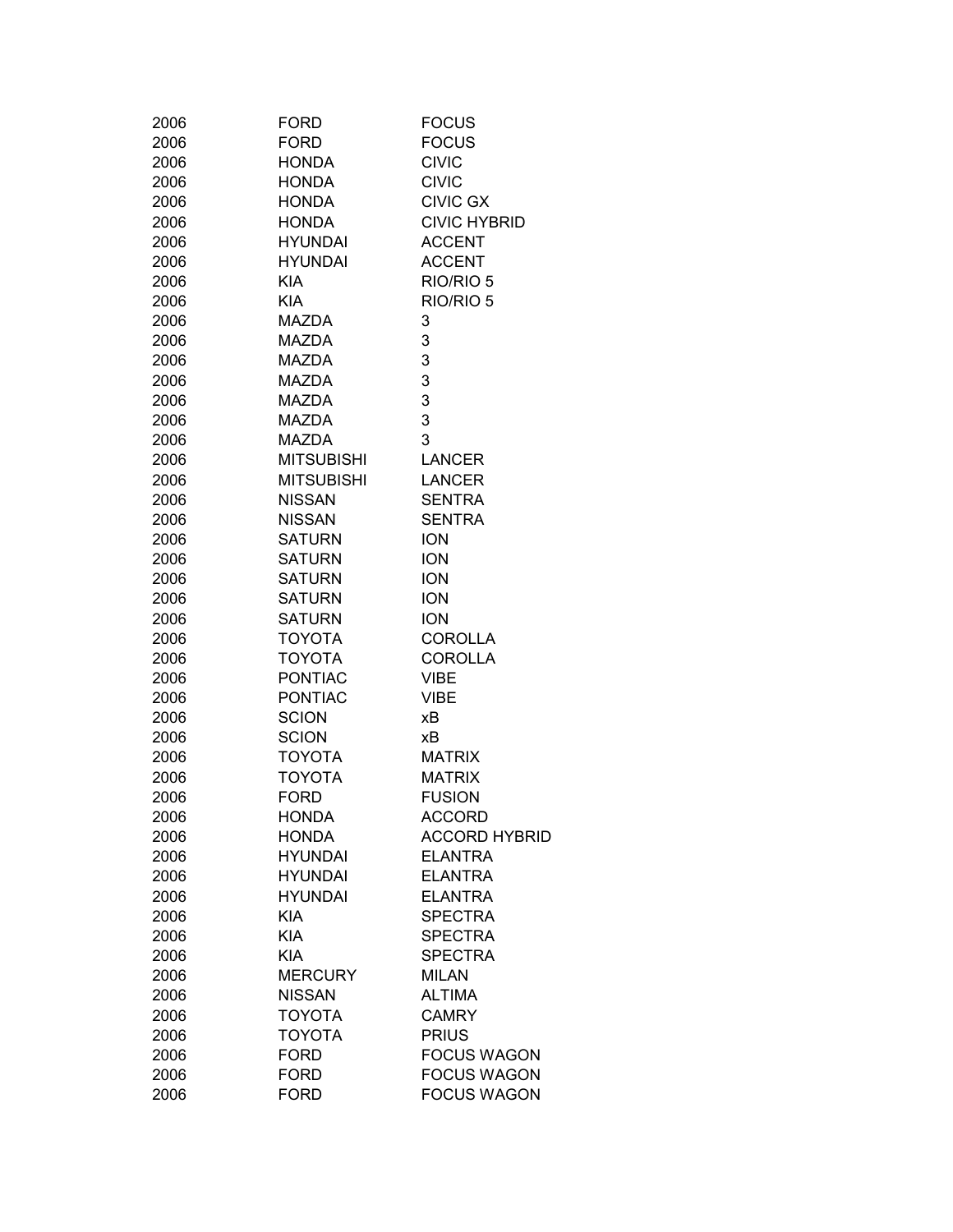| 2006<br><b>FORD</b><br><b>ESCAPE HYBRID</b><br>2006<br><b>FORD</b><br><b>ESCAPE HYBRID</b><br><b>TRIBUTE HYBRID</b><br>2006<br><b>MAZDA</b><br><b>MERCURY</b><br>2006<br><b>MARINER HYBRID</b><br>2005<br><b>HONDA</b><br><b>INSIGHT</b><br><b>INSIGHT</b><br>2005<br><b>HONDA</b><br>2005<br><b>HONDA</b><br><b>INSIGHT</b><br>2005<br><b>HONDA</b><br><b>INSIGHT</b><br><b>FOCUS</b><br>2005<br><b>FORD</b><br><b>CIVIC GX</b><br>2005<br><b>HONDA</b><br><b>CIVIC GX</b><br>2005<br><b>HONDA</b><br><b>CIVIC HX</b><br>2005<br><b>HONDA</b><br><b>CIVIC HX</b><br>2005<br><b>HONDA</b><br><b>CIVIC HX</b><br>2005<br><b>HONDA</b><br><b>CIVIC HX</b><br>2005<br><b>HONDA</b><br><b>CIVIC HYBRID</b><br>2005<br><b>HONDA</b><br><b>CIVIC HYBRID</b><br>2005<br><b>HONDA</b><br><b>CIVIC HYBRID</b><br>2005<br><b>HONDA</b><br>2005<br><b>HONDA</b><br><b>CIVIC HYBRID</b><br><b>CIVIC HYBRID</b><br>2005<br><b>HONDA</b><br><b>CIVIC HYBRID</b><br>2005<br><b>HONDA</b><br><b>CIVIC HYBRID</b><br>2005<br><b>HONDA</b><br><b>CIVIC HYBRID</b><br>2005<br><b>HONDA</b><br><b>MAZDA</b><br>3<br>2005<br>3<br>2005<br><b>MAZDA</b><br><b>NISSAN</b><br>2005<br><b>SENTRA</b><br><b>NISSAN</b><br><b>SENTRA</b><br>2005<br><b>TOYOTA</b><br>2005<br><b>COROLLA</b><br><b>TOYOTA</b><br>2005<br><b>COROLLA</b><br><b>TOYOTA</b><br><b>COROLLA</b><br>2005<br><b>TOYOTA</b><br><b>COROLLA</b><br>2005<br><b>TOYOTA</b><br><b>ECHO</b><br>2005<br><b>TOYOTA</b><br><b>ECHO</b><br>2005<br><b>TOYOTA</b><br><b>ECHO</b><br>2005<br>2005<br>ΤΟΥΟΤΑ<br>ECHO<br><b>PONTIAC</b><br>2005<br>VIBE<br><b>PONTIAC</b><br><b>VIBE</b><br>2005<br><b>PONTIAC</b><br><b>VIBE</b><br>2005<br><b>TOYOTA</b><br><b>MATRIX</b><br>2005<br><b>TOYOTA</b><br><b>MATRIX</b><br>2005<br><b>TOYOTA</b><br>2005<br><b>MATRIX</b><br><b>TOYOTA</b><br><b>PRIUS</b><br>2005<br><b>TOYOTA</b><br><b>PRIUS</b><br>2005<br><b>FOCUS WAGON</b><br>2005<br><b>FORD</b><br><b>ESCAPE HYBRID</b><br>2005<br><b>FORD</b><br><b>INSIGHT</b><br>2004<br><b>HONDA</b><br><b>INSIGHT</b><br>2004<br><b>HONDA</b><br><b>INSIGHT</b><br>2004<br><b>HONDA</b><br>2004<br><b>HONDA</b><br><b>INSIGHT</b> | 2006 | <b>FORD</b> | <b>FOCUS WAGON</b> |
|-------------------------------------------------------------------------------------------------------------------------------------------------------------------------------------------------------------------------------------------------------------------------------------------------------------------------------------------------------------------------------------------------------------------------------------------------------------------------------------------------------------------------------------------------------------------------------------------------------------------------------------------------------------------------------------------------------------------------------------------------------------------------------------------------------------------------------------------------------------------------------------------------------------------------------------------------------------------------------------------------------------------------------------------------------------------------------------------------------------------------------------------------------------------------------------------------------------------------------------------------------------------------------------------------------------------------------------------------------------------------------------------------------------------------------------------------------------------------------------------------------------------------------------------------------------------------------------------------------------------------------------------------------------------------------------------------------------------------------------------------------------------------------------------------------------------------------------------------------------------------------------------------------------------------------------------------------------------------------------------------------------------------------------------------------------------------------------------------------------------------------------------------------------|------|-------------|--------------------|
|                                                                                                                                                                                                                                                                                                                                                                                                                                                                                                                                                                                                                                                                                                                                                                                                                                                                                                                                                                                                                                                                                                                                                                                                                                                                                                                                                                                                                                                                                                                                                                                                                                                                                                                                                                                                                                                                                                                                                                                                                                                                                                                                                             |      |             |                    |
|                                                                                                                                                                                                                                                                                                                                                                                                                                                                                                                                                                                                                                                                                                                                                                                                                                                                                                                                                                                                                                                                                                                                                                                                                                                                                                                                                                                                                                                                                                                                                                                                                                                                                                                                                                                                                                                                                                                                                                                                                                                                                                                                                             |      |             |                    |
|                                                                                                                                                                                                                                                                                                                                                                                                                                                                                                                                                                                                                                                                                                                                                                                                                                                                                                                                                                                                                                                                                                                                                                                                                                                                                                                                                                                                                                                                                                                                                                                                                                                                                                                                                                                                                                                                                                                                                                                                                                                                                                                                                             |      |             |                    |
|                                                                                                                                                                                                                                                                                                                                                                                                                                                                                                                                                                                                                                                                                                                                                                                                                                                                                                                                                                                                                                                                                                                                                                                                                                                                                                                                                                                                                                                                                                                                                                                                                                                                                                                                                                                                                                                                                                                                                                                                                                                                                                                                                             |      |             |                    |
|                                                                                                                                                                                                                                                                                                                                                                                                                                                                                                                                                                                                                                                                                                                                                                                                                                                                                                                                                                                                                                                                                                                                                                                                                                                                                                                                                                                                                                                                                                                                                                                                                                                                                                                                                                                                                                                                                                                                                                                                                                                                                                                                                             |      |             |                    |
|                                                                                                                                                                                                                                                                                                                                                                                                                                                                                                                                                                                                                                                                                                                                                                                                                                                                                                                                                                                                                                                                                                                                                                                                                                                                                                                                                                                                                                                                                                                                                                                                                                                                                                                                                                                                                                                                                                                                                                                                                                                                                                                                                             |      |             |                    |
|                                                                                                                                                                                                                                                                                                                                                                                                                                                                                                                                                                                                                                                                                                                                                                                                                                                                                                                                                                                                                                                                                                                                                                                                                                                                                                                                                                                                                                                                                                                                                                                                                                                                                                                                                                                                                                                                                                                                                                                                                                                                                                                                                             |      |             |                    |
|                                                                                                                                                                                                                                                                                                                                                                                                                                                                                                                                                                                                                                                                                                                                                                                                                                                                                                                                                                                                                                                                                                                                                                                                                                                                                                                                                                                                                                                                                                                                                                                                                                                                                                                                                                                                                                                                                                                                                                                                                                                                                                                                                             |      |             |                    |
|                                                                                                                                                                                                                                                                                                                                                                                                                                                                                                                                                                                                                                                                                                                                                                                                                                                                                                                                                                                                                                                                                                                                                                                                                                                                                                                                                                                                                                                                                                                                                                                                                                                                                                                                                                                                                                                                                                                                                                                                                                                                                                                                                             |      |             |                    |
|                                                                                                                                                                                                                                                                                                                                                                                                                                                                                                                                                                                                                                                                                                                                                                                                                                                                                                                                                                                                                                                                                                                                                                                                                                                                                                                                                                                                                                                                                                                                                                                                                                                                                                                                                                                                                                                                                                                                                                                                                                                                                                                                                             |      |             |                    |
|                                                                                                                                                                                                                                                                                                                                                                                                                                                                                                                                                                                                                                                                                                                                                                                                                                                                                                                                                                                                                                                                                                                                                                                                                                                                                                                                                                                                                                                                                                                                                                                                                                                                                                                                                                                                                                                                                                                                                                                                                                                                                                                                                             |      |             |                    |
|                                                                                                                                                                                                                                                                                                                                                                                                                                                                                                                                                                                                                                                                                                                                                                                                                                                                                                                                                                                                                                                                                                                                                                                                                                                                                                                                                                                                                                                                                                                                                                                                                                                                                                                                                                                                                                                                                                                                                                                                                                                                                                                                                             |      |             |                    |
|                                                                                                                                                                                                                                                                                                                                                                                                                                                                                                                                                                                                                                                                                                                                                                                                                                                                                                                                                                                                                                                                                                                                                                                                                                                                                                                                                                                                                                                                                                                                                                                                                                                                                                                                                                                                                                                                                                                                                                                                                                                                                                                                                             |      |             |                    |
|                                                                                                                                                                                                                                                                                                                                                                                                                                                                                                                                                                                                                                                                                                                                                                                                                                                                                                                                                                                                                                                                                                                                                                                                                                                                                                                                                                                                                                                                                                                                                                                                                                                                                                                                                                                                                                                                                                                                                                                                                                                                                                                                                             |      |             |                    |
|                                                                                                                                                                                                                                                                                                                                                                                                                                                                                                                                                                                                                                                                                                                                                                                                                                                                                                                                                                                                                                                                                                                                                                                                                                                                                                                                                                                                                                                                                                                                                                                                                                                                                                                                                                                                                                                                                                                                                                                                                                                                                                                                                             |      |             |                    |
|                                                                                                                                                                                                                                                                                                                                                                                                                                                                                                                                                                                                                                                                                                                                                                                                                                                                                                                                                                                                                                                                                                                                                                                                                                                                                                                                                                                                                                                                                                                                                                                                                                                                                                                                                                                                                                                                                                                                                                                                                                                                                                                                                             |      |             |                    |
|                                                                                                                                                                                                                                                                                                                                                                                                                                                                                                                                                                                                                                                                                                                                                                                                                                                                                                                                                                                                                                                                                                                                                                                                                                                                                                                                                                                                                                                                                                                                                                                                                                                                                                                                                                                                                                                                                                                                                                                                                                                                                                                                                             |      |             |                    |
|                                                                                                                                                                                                                                                                                                                                                                                                                                                                                                                                                                                                                                                                                                                                                                                                                                                                                                                                                                                                                                                                                                                                                                                                                                                                                                                                                                                                                                                                                                                                                                                                                                                                                                                                                                                                                                                                                                                                                                                                                                                                                                                                                             |      |             |                    |
|                                                                                                                                                                                                                                                                                                                                                                                                                                                                                                                                                                                                                                                                                                                                                                                                                                                                                                                                                                                                                                                                                                                                                                                                                                                                                                                                                                                                                                                                                                                                                                                                                                                                                                                                                                                                                                                                                                                                                                                                                                                                                                                                                             |      |             |                    |
|                                                                                                                                                                                                                                                                                                                                                                                                                                                                                                                                                                                                                                                                                                                                                                                                                                                                                                                                                                                                                                                                                                                                                                                                                                                                                                                                                                                                                                                                                                                                                                                                                                                                                                                                                                                                                                                                                                                                                                                                                                                                                                                                                             |      |             |                    |
|                                                                                                                                                                                                                                                                                                                                                                                                                                                                                                                                                                                                                                                                                                                                                                                                                                                                                                                                                                                                                                                                                                                                                                                                                                                                                                                                                                                                                                                                                                                                                                                                                                                                                                                                                                                                                                                                                                                                                                                                                                                                                                                                                             |      |             |                    |
|                                                                                                                                                                                                                                                                                                                                                                                                                                                                                                                                                                                                                                                                                                                                                                                                                                                                                                                                                                                                                                                                                                                                                                                                                                                                                                                                                                                                                                                                                                                                                                                                                                                                                                                                                                                                                                                                                                                                                                                                                                                                                                                                                             |      |             |                    |
|                                                                                                                                                                                                                                                                                                                                                                                                                                                                                                                                                                                                                                                                                                                                                                                                                                                                                                                                                                                                                                                                                                                                                                                                                                                                                                                                                                                                                                                                                                                                                                                                                                                                                                                                                                                                                                                                                                                                                                                                                                                                                                                                                             |      |             |                    |
|                                                                                                                                                                                                                                                                                                                                                                                                                                                                                                                                                                                                                                                                                                                                                                                                                                                                                                                                                                                                                                                                                                                                                                                                                                                                                                                                                                                                                                                                                                                                                                                                                                                                                                                                                                                                                                                                                                                                                                                                                                                                                                                                                             |      |             |                    |
|                                                                                                                                                                                                                                                                                                                                                                                                                                                                                                                                                                                                                                                                                                                                                                                                                                                                                                                                                                                                                                                                                                                                                                                                                                                                                                                                                                                                                                                                                                                                                                                                                                                                                                                                                                                                                                                                                                                                                                                                                                                                                                                                                             |      |             |                    |
|                                                                                                                                                                                                                                                                                                                                                                                                                                                                                                                                                                                                                                                                                                                                                                                                                                                                                                                                                                                                                                                                                                                                                                                                                                                                                                                                                                                                                                                                                                                                                                                                                                                                                                                                                                                                                                                                                                                                                                                                                                                                                                                                                             |      |             |                    |
|                                                                                                                                                                                                                                                                                                                                                                                                                                                                                                                                                                                                                                                                                                                                                                                                                                                                                                                                                                                                                                                                                                                                                                                                                                                                                                                                                                                                                                                                                                                                                                                                                                                                                                                                                                                                                                                                                                                                                                                                                                                                                                                                                             |      |             |                    |
|                                                                                                                                                                                                                                                                                                                                                                                                                                                                                                                                                                                                                                                                                                                                                                                                                                                                                                                                                                                                                                                                                                                                                                                                                                                                                                                                                                                                                                                                                                                                                                                                                                                                                                                                                                                                                                                                                                                                                                                                                                                                                                                                                             |      |             |                    |
|                                                                                                                                                                                                                                                                                                                                                                                                                                                                                                                                                                                                                                                                                                                                                                                                                                                                                                                                                                                                                                                                                                                                                                                                                                                                                                                                                                                                                                                                                                                                                                                                                                                                                                                                                                                                                                                                                                                                                                                                                                                                                                                                                             |      |             |                    |
|                                                                                                                                                                                                                                                                                                                                                                                                                                                                                                                                                                                                                                                                                                                                                                                                                                                                                                                                                                                                                                                                                                                                                                                                                                                                                                                                                                                                                                                                                                                                                                                                                                                                                                                                                                                                                                                                                                                                                                                                                                                                                                                                                             |      |             |                    |
|                                                                                                                                                                                                                                                                                                                                                                                                                                                                                                                                                                                                                                                                                                                                                                                                                                                                                                                                                                                                                                                                                                                                                                                                                                                                                                                                                                                                                                                                                                                                                                                                                                                                                                                                                                                                                                                                                                                                                                                                                                                                                                                                                             |      |             |                    |
|                                                                                                                                                                                                                                                                                                                                                                                                                                                                                                                                                                                                                                                                                                                                                                                                                                                                                                                                                                                                                                                                                                                                                                                                                                                                                                                                                                                                                                                                                                                                                                                                                                                                                                                                                                                                                                                                                                                                                                                                                                                                                                                                                             |      |             |                    |
|                                                                                                                                                                                                                                                                                                                                                                                                                                                                                                                                                                                                                                                                                                                                                                                                                                                                                                                                                                                                                                                                                                                                                                                                                                                                                                                                                                                                                                                                                                                                                                                                                                                                                                                                                                                                                                                                                                                                                                                                                                                                                                                                                             |      |             |                    |
|                                                                                                                                                                                                                                                                                                                                                                                                                                                                                                                                                                                                                                                                                                                                                                                                                                                                                                                                                                                                                                                                                                                                                                                                                                                                                                                                                                                                                                                                                                                                                                                                                                                                                                                                                                                                                                                                                                                                                                                                                                                                                                                                                             |      |             |                    |
|                                                                                                                                                                                                                                                                                                                                                                                                                                                                                                                                                                                                                                                                                                                                                                                                                                                                                                                                                                                                                                                                                                                                                                                                                                                                                                                                                                                                                                                                                                                                                                                                                                                                                                                                                                                                                                                                                                                                                                                                                                                                                                                                                             |      |             |                    |
|                                                                                                                                                                                                                                                                                                                                                                                                                                                                                                                                                                                                                                                                                                                                                                                                                                                                                                                                                                                                                                                                                                                                                                                                                                                                                                                                                                                                                                                                                                                                                                                                                                                                                                                                                                                                                                                                                                                                                                                                                                                                                                                                                             |      |             |                    |
|                                                                                                                                                                                                                                                                                                                                                                                                                                                                                                                                                                                                                                                                                                                                                                                                                                                                                                                                                                                                                                                                                                                                                                                                                                                                                                                                                                                                                                                                                                                                                                                                                                                                                                                                                                                                                                                                                                                                                                                                                                                                                                                                                             |      |             |                    |
|                                                                                                                                                                                                                                                                                                                                                                                                                                                                                                                                                                                                                                                                                                                                                                                                                                                                                                                                                                                                                                                                                                                                                                                                                                                                                                                                                                                                                                                                                                                                                                                                                                                                                                                                                                                                                                                                                                                                                                                                                                                                                                                                                             |      |             |                    |
|                                                                                                                                                                                                                                                                                                                                                                                                                                                                                                                                                                                                                                                                                                                                                                                                                                                                                                                                                                                                                                                                                                                                                                                                                                                                                                                                                                                                                                                                                                                                                                                                                                                                                                                                                                                                                                                                                                                                                                                                                                                                                                                                                             |      |             |                    |
|                                                                                                                                                                                                                                                                                                                                                                                                                                                                                                                                                                                                                                                                                                                                                                                                                                                                                                                                                                                                                                                                                                                                                                                                                                                                                                                                                                                                                                                                                                                                                                                                                                                                                                                                                                                                                                                                                                                                                                                                                                                                                                                                                             |      |             |                    |
|                                                                                                                                                                                                                                                                                                                                                                                                                                                                                                                                                                                                                                                                                                                                                                                                                                                                                                                                                                                                                                                                                                                                                                                                                                                                                                                                                                                                                                                                                                                                                                                                                                                                                                                                                                                                                                                                                                                                                                                                                                                                                                                                                             |      |             |                    |
|                                                                                                                                                                                                                                                                                                                                                                                                                                                                                                                                                                                                                                                                                                                                                                                                                                                                                                                                                                                                                                                                                                                                                                                                                                                                                                                                                                                                                                                                                                                                                                                                                                                                                                                                                                                                                                                                                                                                                                                                                                                                                                                                                             |      |             |                    |
|                                                                                                                                                                                                                                                                                                                                                                                                                                                                                                                                                                                                                                                                                                                                                                                                                                                                                                                                                                                                                                                                                                                                                                                                                                                                                                                                                                                                                                                                                                                                                                                                                                                                                                                                                                                                                                                                                                                                                                                                                                                                                                                                                             |      |             |                    |
|                                                                                                                                                                                                                                                                                                                                                                                                                                                                                                                                                                                                                                                                                                                                                                                                                                                                                                                                                                                                                                                                                                                                                                                                                                                                                                                                                                                                                                                                                                                                                                                                                                                                                                                                                                                                                                                                                                                                                                                                                                                                                                                                                             |      |             |                    |
|                                                                                                                                                                                                                                                                                                                                                                                                                                                                                                                                                                                                                                                                                                                                                                                                                                                                                                                                                                                                                                                                                                                                                                                                                                                                                                                                                                                                                                                                                                                                                                                                                                                                                                                                                                                                                                                                                                                                                                                                                                                                                                                                                             |      |             |                    |
|                                                                                                                                                                                                                                                                                                                                                                                                                                                                                                                                                                                                                                                                                                                                                                                                                                                                                                                                                                                                                                                                                                                                                                                                                                                                                                                                                                                                                                                                                                                                                                                                                                                                                                                                                                                                                                                                                                                                                                                                                                                                                                                                                             |      |             |                    |
|                                                                                                                                                                                                                                                                                                                                                                                                                                                                                                                                                                                                                                                                                                                                                                                                                                                                                                                                                                                                                                                                                                                                                                                                                                                                                                                                                                                                                                                                                                                                                                                                                                                                                                                                                                                                                                                                                                                                                                                                                                                                                                                                                             |      |             |                    |
|                                                                                                                                                                                                                                                                                                                                                                                                                                                                                                                                                                                                                                                                                                                                                                                                                                                                                                                                                                                                                                                                                                                                                                                                                                                                                                                                                                                                                                                                                                                                                                                                                                                                                                                                                                                                                                                                                                                                                                                                                                                                                                                                                             |      |             |                    |
|                                                                                                                                                                                                                                                                                                                                                                                                                                                                                                                                                                                                                                                                                                                                                                                                                                                                                                                                                                                                                                                                                                                                                                                                                                                                                                                                                                                                                                                                                                                                                                                                                                                                                                                                                                                                                                                                                                                                                                                                                                                                                                                                                             |      |             |                    |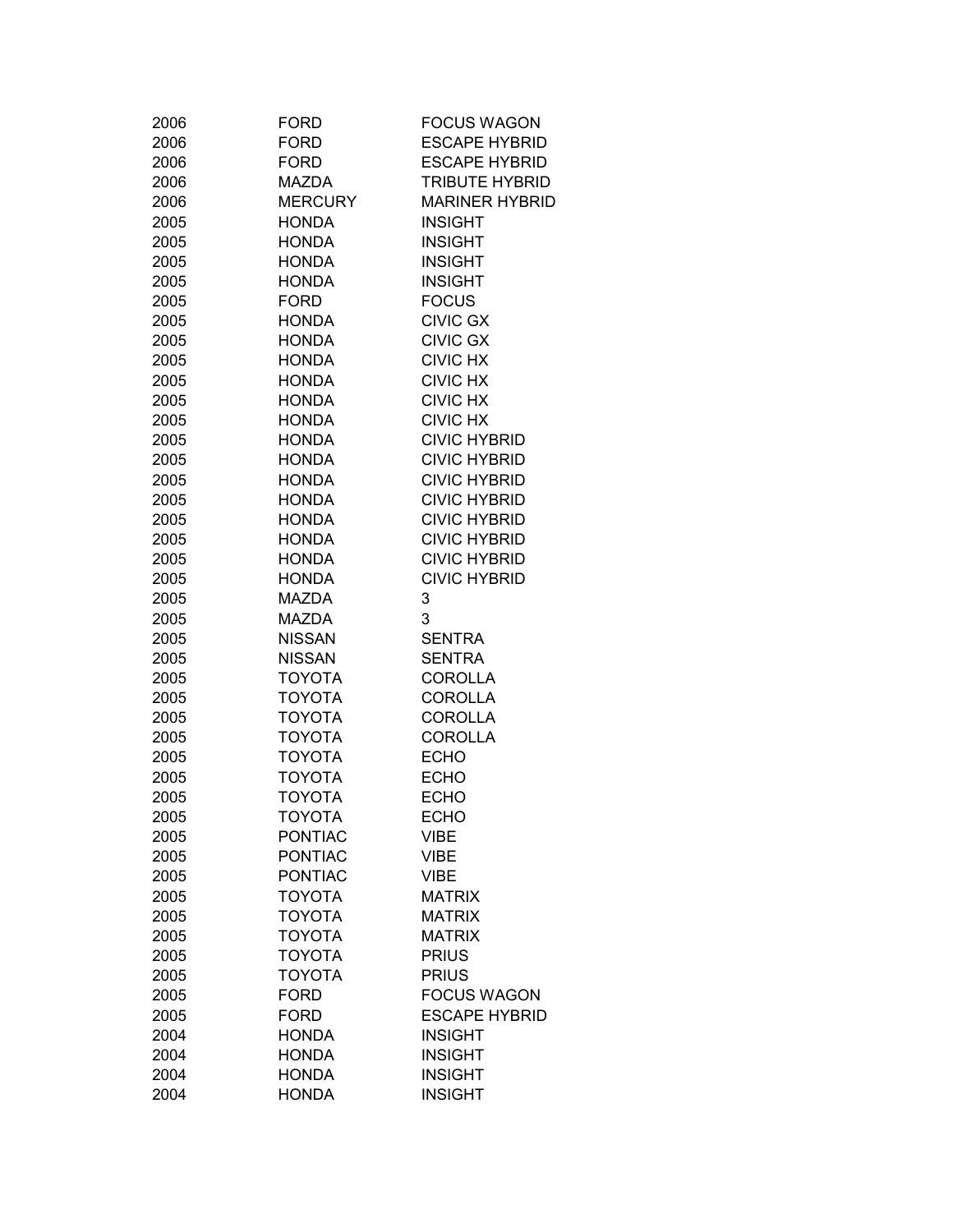| 2004 | <b>HONDA</b>  | <b>CIVIC GX</b>     |
|------|---------------|---------------------|
| 2004 | <b>HONDA</b>  | <b>CIVIC GX</b>     |
| 2004 | <b>HONDA</b>  | <b>CIVIC HX</b>     |
| 2004 | <b>HONDA</b>  | <b>CIVIC HX</b>     |
| 2004 | <b>HONDA</b>  | <b>CIVIC HX</b>     |
| 2004 | <b>HONDA</b>  | <b>CIVIC HX</b>     |
| 2004 | <b>HONDA</b>  | <b>CIVIC HYBRID</b> |
| 2004 | <b>HONDA</b>  | <b>CIVIC HYBRID</b> |
| 2004 | <b>HONDA</b>  | <b>CIVIC HYBRID</b> |
| 2004 | <b>HONDA</b>  | <b>CIVIC HYBRID</b> |
| 2004 | <b>HONDA</b>  | <b>CIVIC HYBRID</b> |
| 2004 | <b>HONDA</b>  | <b>CIVIC HYBRID</b> |
| 2004 | <b>HONDA</b>  | <b>CIVIC HYBRID</b> |
| 2004 | <b>HONDA</b>  | <b>CIVIC HYBRID</b> |
| 2004 | MAZDA         | 3                   |
| 2004 | <b>MAZDA</b>  | 3                   |
| 2004 | <b>NISSAN</b> | <b>SENTRA</b>       |
| 2004 | <b>NISSAN</b> | <b>SENTRA</b>       |
| 2004 | <b>TOYOTA</b> | <b>COROLLA</b>      |
| 2004 | <b>TOYOTA</b> | <b>COROLLA</b>      |
| 2004 | <b>TOYOTA</b> | <b>ECHO</b>         |
| 2004 | <b>TOYOTA</b> | <b>ECHO</b>         |
| 2004 | <b>TOYOTA</b> | <b>ECHO</b>         |
| 2004 | <b>TOYOTA</b> | <b>PRIUS</b>        |
| 2004 | <b>TOYOTA</b> | <b>PRIUS</b>        |
| 2003 | <b>HONDA</b>  | <b>INSIGHT</b>      |
|      | <b>HONDA</b>  | <b>INSIGHT</b>      |
| 2003 | <b>HONDA</b>  | <b>INSIGHT</b>      |
| 2003 |               |                     |
| 2003 | <b>HONDA</b>  | <b>INSIGHT</b>      |
| 2003 | <b>HONDA</b>  | <b>CIVIC</b>        |
| 2003 | <b>HONDA</b>  | <b>CIVIC GX</b>     |
| 2003 | <b>HONDA</b>  | <b>CIVIC HX</b>     |
| 2003 | <b>HONDA</b>  | <b>CIVIC HX</b>     |
| 2003 | <b>HONDA</b>  | <b>CIVIC HYBRID</b> |
| 2003 | <b>HONDA</b>  | <b>CIVIC HYBRID</b> |
| 2003 | <b>HONDA</b>  | <b>CIVIC HYBRID</b> |
| 2003 | <b>HONDA</b>  | <b>CIVIC HYBRID</b> |
| 2003 | <b>NISSAN</b> | <b>SENTRA</b>       |
| 2003 | <b>NISSAN</b> | <b>SENTRA</b>       |
| 2003 | <b>TOYOTA</b> | <b>COROLLA</b>      |
| 2003 | <b>TOYOTA</b> | <b>ECHO</b>         |
| 2003 | <b>TOYOTA</b> | <b>ECHO</b>         |
| 2003 | TOYOTA        | <b>PRIUS</b>        |
| 2003 | <b>TOYOTA</b> | <b>PRIUS</b>        |
| 2003 | TOYOTA        | RAV4                |
| 2002 | <b>HONDA</b>  | <b>INSIGHT</b>      |
| 2002 | <b>HONDA</b>  | <b>INSIGHT</b>      |
| 2002 | <b>HONDA</b>  | <b>INSIGHT</b>      |
| 2002 | <b>HONDA</b>  | <b>INSIGHT</b>      |
| 2002 | <b>HONDA</b>  | <b>CIVIC HX</b>     |